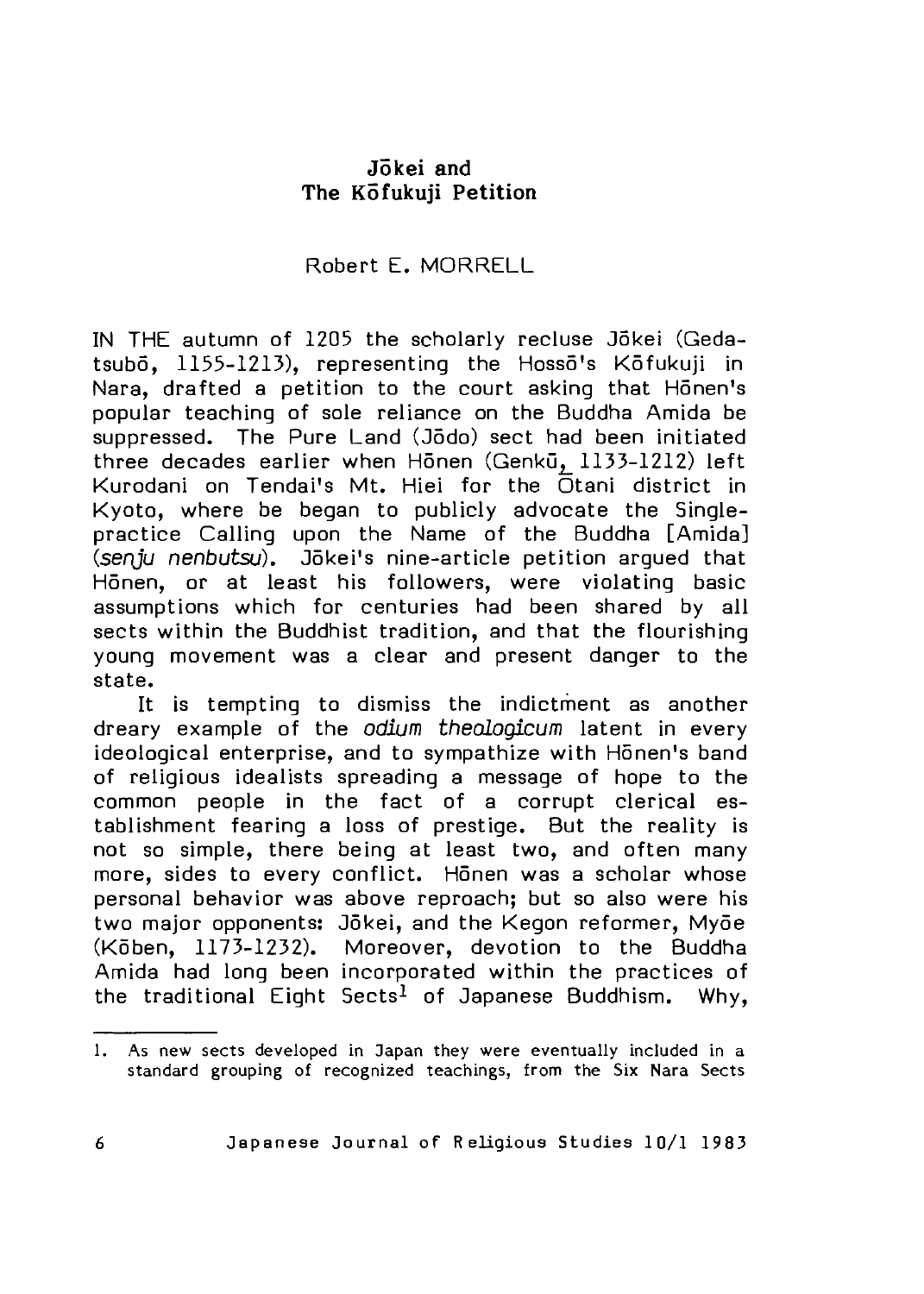then, was there such a concern over a movement which promised to revive acceptance of the Buddha's Teaching, whose institutions were widely recognized to be in need of reform ?

This paper will focus on Jokei's perception of the issues as expressed in his K 5 fukuji Petition (*K 6 fukuji* so*jo*). There are other perspectives, amply defended elsewhere. But here I would like to speak for Jokei. And rather than summarizing or paraphrasing the Petition. I wish to present a complete and reasonably faithful translation so that the reader can examine the charges for himself. An extract or summary would have permitted me to skirt a number of treacherous passages, but only a complete translation will serve my purpose. Selection cannot avoid partiality, and what might seem negligible to one reader could easily be crucial for another. I will begin with short sketches of  $J\bar{0}$ kei the monk and the Pure Land movement which prompted his criticism.

*Jokei's world.* Jokei's grandfather was Fujiwara Michinori  $(d, 1160)$ , "a clever and unscrupulous man" (Sansom 1958, p. 256), better known to history by his clerical name, Shinzei. Although Emperor Go-Shirakawa (1127-92, reign 1155-58) retained his throne through the Hogen disturbance of 1156. he abdicated in 1158 to become one of Japan's most powerful retired emperors (In) until his death four decades later. An adviser in his early intrigues was Shinzei, who was opposed by Fujiwara Nobuyori (1133-59); these two factions were supported respectively by Taira Kiyomori (1118-81) and Minamoto Yoshitomo (1123-60), father of Yoritomo and Yoshitsune. The Taira clan, with Kiyomori at its head, was victorious in the Heiji Insurrection of 1159, but Shinzei perished in the conflict. He has a prominent role in the

<sup>(</sup>Kusha, Jõjitsu, Sanron, Ritsu, Hossõ and Kegon) to as many as thirteen, with numerous sub-schools, in recent times. In early Kamakura the Eight Sects, mentioned by Jokei in his Petition, included Tendai and Shingon in addition to the Nara group.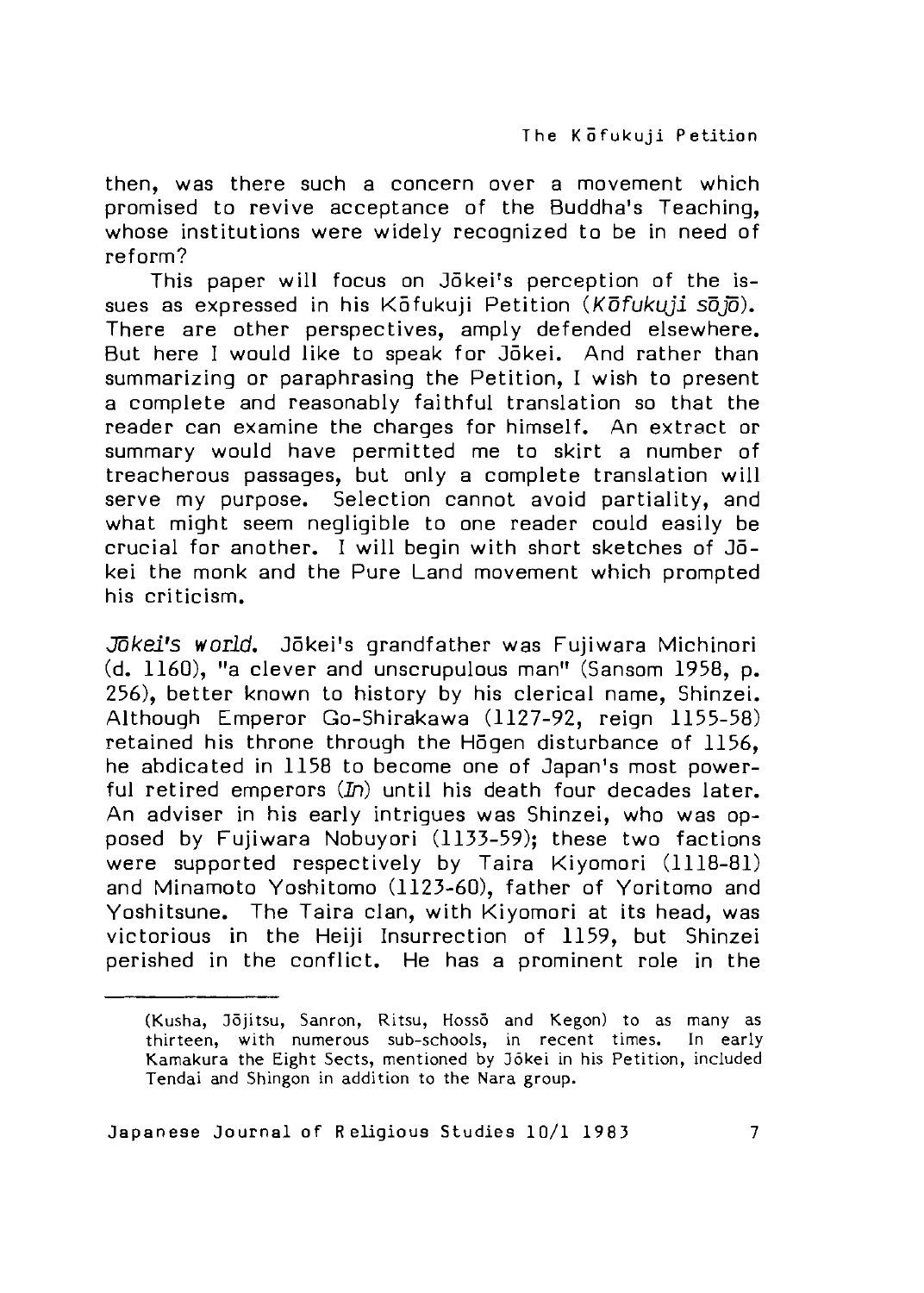Heiji monogatari account of the war, and he is the focus of the second of the three famous picture scrolls (emaki) portraving these events ("Shinzei": for a translation see Reischauer 1951, pp. 375-457).

Three of Shinzei's sons had close ties with Jokei. The first was his father, Sadanori, who was exiled to the province of Oki in 1159 after an abortive attempt to avoid punishment by taking Holy Orders (Reischauer 1951, pp. 410-411, 429; Nagazumi and Shimada 1961, p. 196, p. 213). We do not know what happened to him after this. Another of Shinzei's sons was Kakuken (1131-1212), exiled to Iyo but later (1189) abbot (betto) of the Kofukuji. Jokei studied Hosso doctrine with Kakuken and had a close association with him until his death, only a year before Jōkei's. Finally, the popular preacher Choken (ca.  $1125-1205$ ),<sup>2</sup> also one of Shinzei's twelve sons banished in 1159, is known to have participated on at least one occasion in a ceremony with both Kakuken and Jōkei (Tanaka 1971, p. 462). An exhaustive biography of Jōkei would doubtless reveal the influence of many family connections.

Jōkei, also known as Gedatsubō in his priestly life, took the tonsure in 1165, as early as his eleventh year. The details of his youth at the Kofukuji are sketchy but his later eminence as a scholar suggests that his time was spent in diligent study. Then in 1180 the Taira forces under Kiyomori's son Shigehira laid waste to the Kōfukuji in addition to destroying the colossal Buddha at Nara's Tōdaiji. The *Heike monogatari* (V:14; Kitagawa and Tsuchida 1975, pp. 343-344) says thousands of priests and laymen perished in the flames. Jokei survived, but to have witnessed the destruction of what to him was the very center of Japanese Buddhism was a terrible shock. What more was needed

<sup>2.</sup> Choken is noteworthy as the founder of the Agui school of popular preachers from which emerged the *Shintoshu* ("Collection of the way of the gods," ca. 1358-61). Chōken's son Shōgaku (also Seikaku or Shōkaku, 1167-1235) is the subject of an amusing anecdote in Mujū's *Shasekishu* ("Collection of sand and pebbles," 1279-83) VI: 8.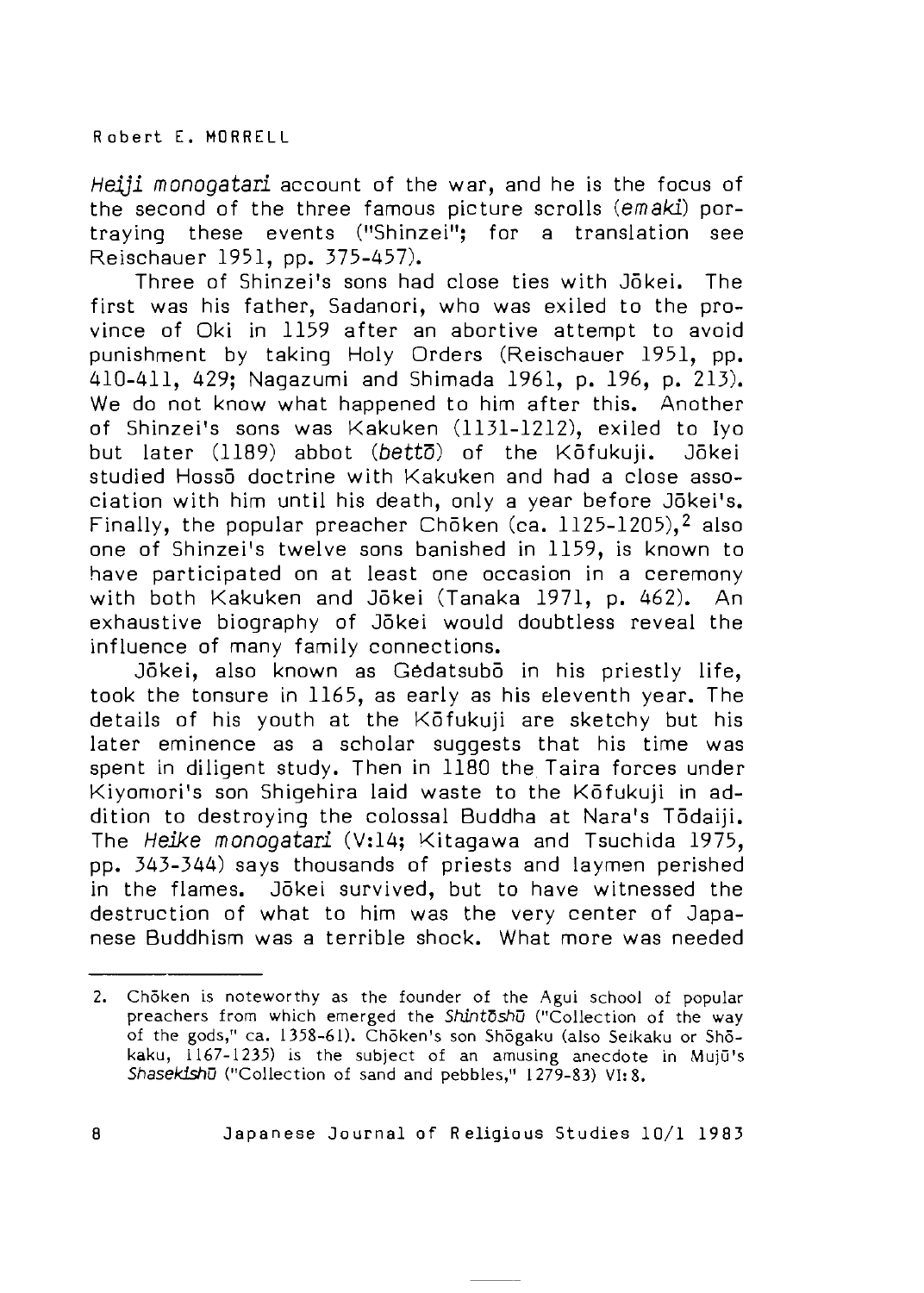to confirm the fact that the world was well into the period of the Decline of the Law  $(mapp\overline{o})$ ?<sup>3</sup> For the next decade Jokei lived at the An'yoin (the "Hall of Peace and Rest"),  $4$ a subtemple of the ravaged Kotfukuji. Restoration of the major structures was not begun until 1189, when the in fluential (Fujiwara) Kujō came to Nara to initiate the rebuilding of the Golden Hall (Kondo).<sup>5</sup> A great dedication service of the restored monastery was held in 1193 (Sansom 1958, p. 332).

It was around this time that Jokei attracted the attention of Kanezane and others of the nobility, who all admired his skill as celebrant and preacher. But his life as a fashionable cleric was not for long. In 1192, after a decade of self-deliberation, Jōkei decided to adopt the life of a recluse *(tonsei)* at the mountain temple of Kasagidera. about twelve kilometers as the crow flies northeast of the Kōfukuji. The temple's main object of worship is a great

3. The theory that the teaching of the present Buddha, Sakyamuni, would progressively decline through three periods until its final extinction, had several interpretations in China and Japan, and strongly colored Kamakura Buddhist thought. Honen's authority, and that of many others, was the *Mappo* tomyoki ("Record of the lamp during the latter days"), a work traditionally but doubtfully ascribed to Tendai's Saicho (767-822). Article 8 of Jökei's Petition (see pp. 32-33) includes a statement attributed to Honen's followers which seems to refer to this document. Among several views proposed in the "Record" for the beginning of mappo, the one which eventually gained popularity in Japan placed the death of Sakyamuni at B.C. 949 and assumed that each of the two early periods lasted for a millennium. This would place the start of the Decline of the Law at A.D. 1052, which was compatible with Fa-shang's view (Rhodes 1980, p. 91).

- 4. An'yō, the "Land of Peace and Rest," is another name for Amida's Pure Land. In spite of Jōkei's opposition to what he regarded as the excesses of the popular Pure Land movements, writings from his last years show Amidist leanings in addition to his devotion to Maitreya (Miroku) and Kannon.
- 5. Kanezane, brother of the Tendai prelate Jien (1155-1225) and author of the diary *Gyokuyo*, became a senju nenbutsu convert in 1177 and was the impetus behind Honen's composing the Senjakushu. The Kofukuji was the Fujiwara clan's family temple; Kanezane, as head of the clan, was responsible for its restoration.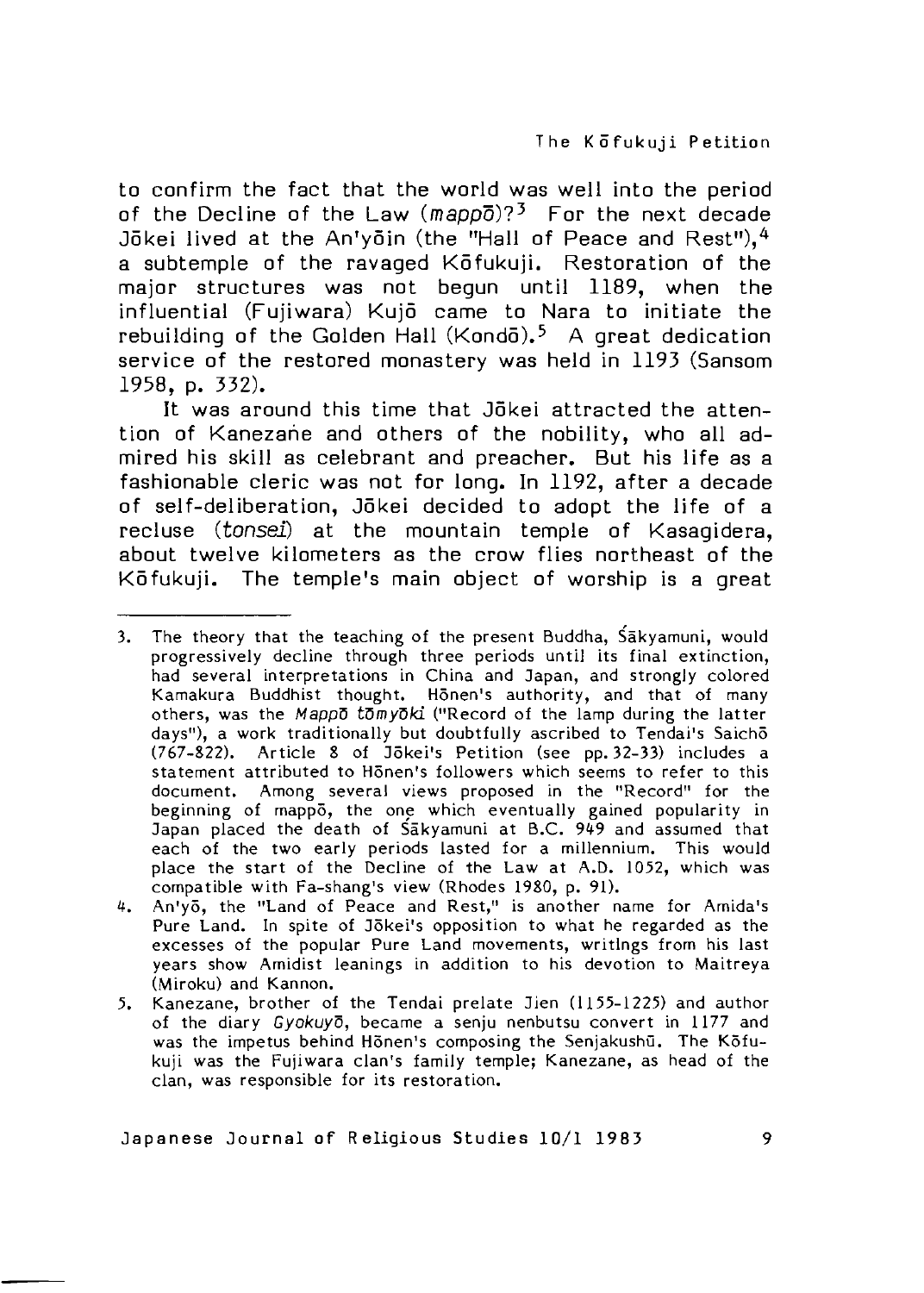stone image of the future Buddha, Maitreya (Miroku Nvorai), to whom Jōkei had a special devotion. Kanezane arqued that it was only a further sign of the decline of the Buddha's law when competent monks withdrew from religious participation in the world. But Jokei was not to be dissuaded, replying that he had made a vow to the Great Deity at Kasuga, the Shinto shrine adjacent to, and traditionally associated with, Hosso's Kofukuji and the Fujiwara clan. In his *K*asuga Daim yDjin *hotsuganmon* ("V otive declaration to the Great Deity of Kasuga"), which dates from this time (Tanaka 1971, p.463), he states that he was waiting expectantly for rebirth in Maitreya's Tusita Heaven, the Paradise of Satisfied Gods;<sup>6</sup> and that until this was attained, he would devote himself to Maitreva's provisional manifestation (gongen), that is, the Great Deity of Kasuga.<sup>7</sup> Both Jōkei and his friend Myōe are associated in popular tradition for their unusual devotion to Kasuga.

Jokei moved to Kasagidera in the autumn of 1193. For some years he had been engaged in a collaborative project to copy the entire six hundred fascicles of Hsüan-tsang's translation of the Great Perfection of Wisdom Sutra.<sup>8</sup> We are told that Jōkei himself worked on the section known as the Perfection of Wisdom in 150 Lines,<sup>9</sup> completing it as Kasagidera in 1195. To house the collection Jökei built a three-bayed, hexagonal sutra turret in black lacquer. This

<sup>6.</sup> Parallel to Amida's Western Paradise is Maitreva's Pure Land, the Tusita Heaven (tosotsuten). With the overwhelming success of the nenbutsu movements, the term Pure Land ( $\bar{p}$ do) has virtually come to refer to Amida's; but some representations of other paradises survive, such as Maitreya's Tusita Heaven and Kannon's Mount Potalaka (Fudarakusen). See Okazaki 1977, pp. 29-36, 75-82).

<sup>7.</sup> In Shinto-Buddhist syncretic thought Maitreya is identified at different times as the Original Ground (honji) of which Kasuga's Ninomiya, Wakamiya and Sanjū-hassho-daimyojin are viewed as the Manifest Traces (suijaku). See Kageyama 1965, p. 51, p. 137; Matsunaga 1969, p. 232, pp. 240-243.

<sup>8</sup>\_ The M*ahaprajn'Sramit'Ssutra* Japanese *Daihannyaharamittakyo-j* T. 220.

<sup>9.</sup> Rishubun, T. 220 (10), 578; the *Adhyardha satika* (Conze 1960, pp. 79-80).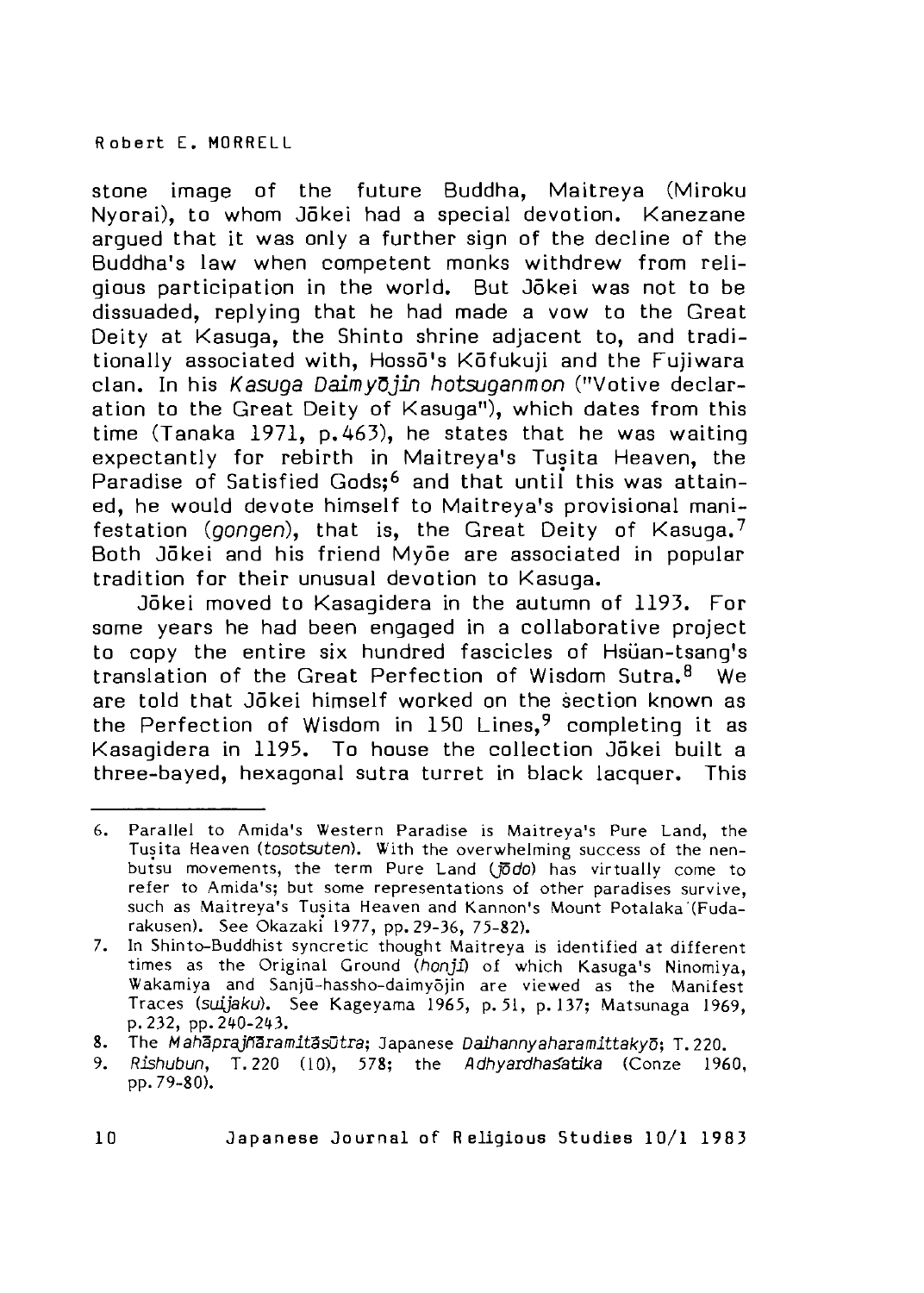was consecrated late in 1195, together with a monastic building called Hannyadai ("Wisdom Heights"), and monastic living quarters. His uncle and old mentor, the Kofukuji abbot Kakuken, was present for the dedication; and it may have been Jōkei's life as a recluse that induced him to resign his administrative post. When his petition to resign was rejected, Kakuken retired to the Tsubosakadera, south of Nara.

IT IS this time and place which define Jokei in popular legend. Muiū's "Collection of sand and pebbles" *(Shaseki-* $\sin$ <sup> $\frac{1}{2}$ </sup> 1279-83) I: 5 is a short vignette of Jokei and Myoe (cf. Morrell 1973. pp. 470-471):

"I regard Myōebō and Gedatsubō as my Tarō and Jirō," declared the Great Deity of Kasuga Shrine. When the two men were once on a pilgrimage to the great shrine, all the deer on Kasuga Plain bent their knees and knelt out of respect for them....<sup>10</sup>

When the venerable Gedatsubo, living at Kasagi in a secluded retreat which he called Wisdom Heights, invited the deity for a visit, it assumed the form of a child and rode on his shoulders. The god composed this verse:

| Ware yukan         | I will come                            |
|--------------------|----------------------------------------|
| Yukite maboran     | And having arrived will protect        |
| Hannyadai          | Wisdom Heights                         |
| Shaka no minori no | As long as the Holy Law                |
| Aran kagiri wa     | of Sakyamuni may survive <sup>11</sup> |

Once, in a vacant practice hall at Wisdom Heights, the voice of the deity proclaimed:

| Ware wo shire      | Know who I am!                |
|--------------------|-------------------------------|
| Shakamuni butsu no | Now that Sakyamuni Buddha     |
| Yo ni idete        | Has appeared                  |
| Savakeki tsuki no  | Think of me as the clear moon |
| Yo wo terasu to wa | Shining over the land, $12$   |

- 10. Myōe visited Kasuga Shrine in the second month of 1203 during his first attempt to mount an expedition to visit India. It was at this time that the deer knelt to him, but the sequence of events suggests that Jōkei is not included in the depiction of this event in the Kasuga Gongen genki e (Noma 1963, color plate 9; Morrell 1982, p. 185, p. 187).
- 11. Verse included in the *Gyokuyoshu* ("Collection of Jeweled Leaves"), XX: 2720, with this headnote: "When Jōkei Shōnin moved to a place called Wisdom Heights, he wanted to invite the Great Deity of Kasuga, which caused the God to respond with this poem" (Kokka taikei 6, p. 604).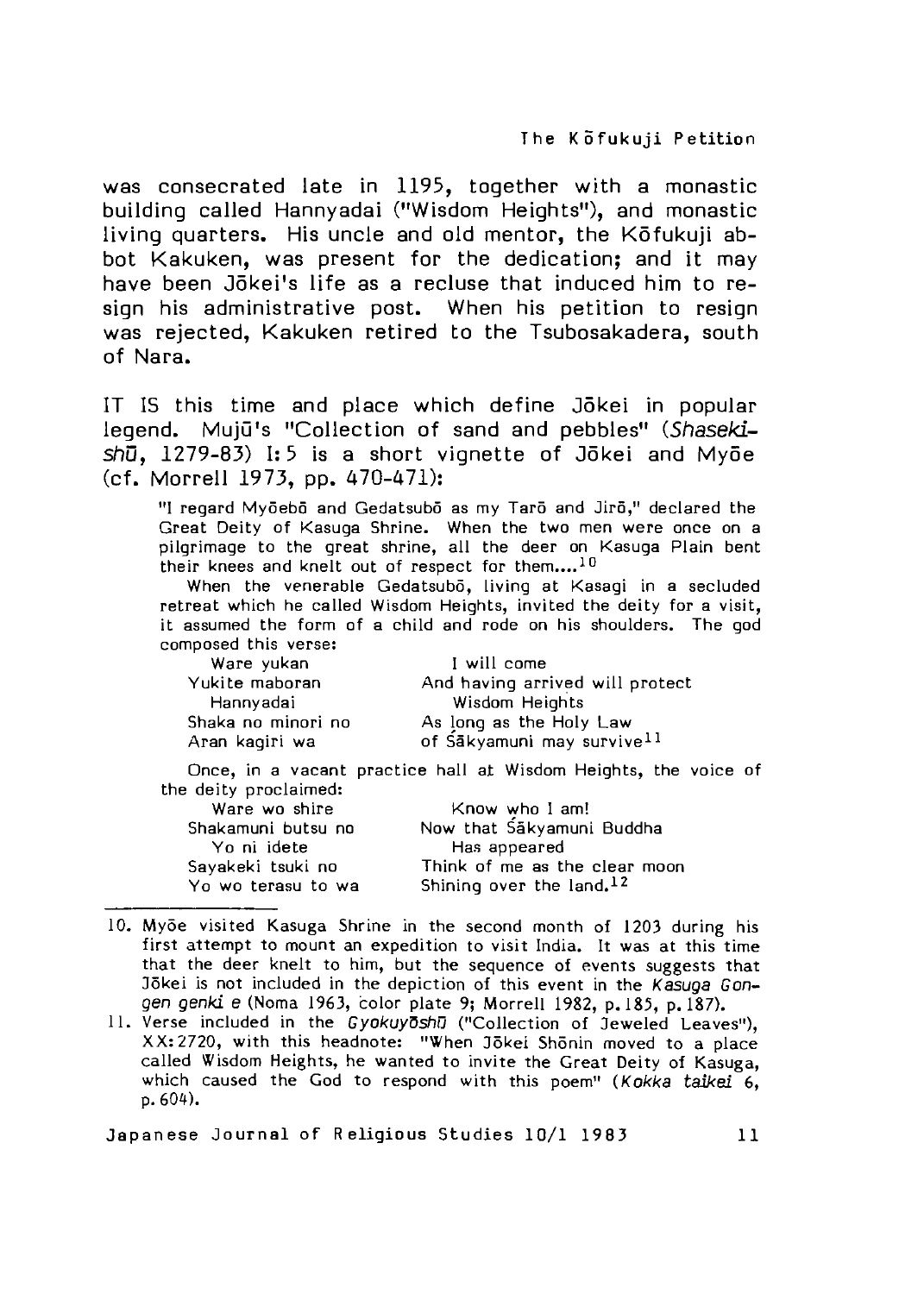It is said that the deity constantly discoursed on Buddhist doctrine. Indeed, how fortunate and enviable the experience of those who actually heard what took place when Sakyamuni was in the world...

The "Collection of sand and pebbles" also relates Jōkei's visit to the Ise Shrine, where he saw in a lotus pond the souls of those who were to be reborn  $(I: 2)$ , and the story of his disciple Shōen, who visited a hell directly beneath Kasuga Plain, where it was revealed to him that the Kasuga Deity of the Third Shrine (Sannomiya) was in fact the bodhisattva Jizo who every morning relieves the suffering of the unfortunate residents  $(1:6)$  Both the Shoen episode and Jōkei's invitation to the Kasuga deity are depicted in the *Kasuga Gongen genki e* ("Illustrated record of the miracles of the Kasuga avatars") of  $1309$ ,  $13$ 

For a decade and a half Kasagidera was the arena for Jōkei's religious practice. He meditated, wrote, copied sutras, constructed buildings, and performed ceremonies-all as a recluse with the hope of rebirth in Maitreva's Pure Land. The retreat was far enough away from the traffic of Nara and K voto for a life of seclusion, but also close enough for Jōkei to gradually be drawn in, willy-nilly, to these centers of religious and political activity. By  $1205$ , when he drafted the Kōfukuji Petition, we find him increasingly involved in public events.

Jōkei was now fifty. During a half century he had witnessed much to dismay the conscientious follower of the Way. He was born just as Heian society was about to be swept away by insurrections and civil unrest. His immediate family fell victim to these in their early stages, and Jokei took the tonsure while still a child. At the beginning of the

<sup>12.</sup> Verse included in the *Shinkokinshu* ("Collection of Ancient and Modern Times Continued"), VII: 691, with a short headnote ascribing the poem to the Great Deity of Kasuga (Kokka taikei 5, p. 491).

<sup>13.</sup> Myōye's visit to Jōkei at Kasagidera late in the second month of 1203 (see note 10, p.11) is represented in *maki* 17.3 of the *Kasuga Gongen genki e* (Noma 1963, illustration p.82, text p.58).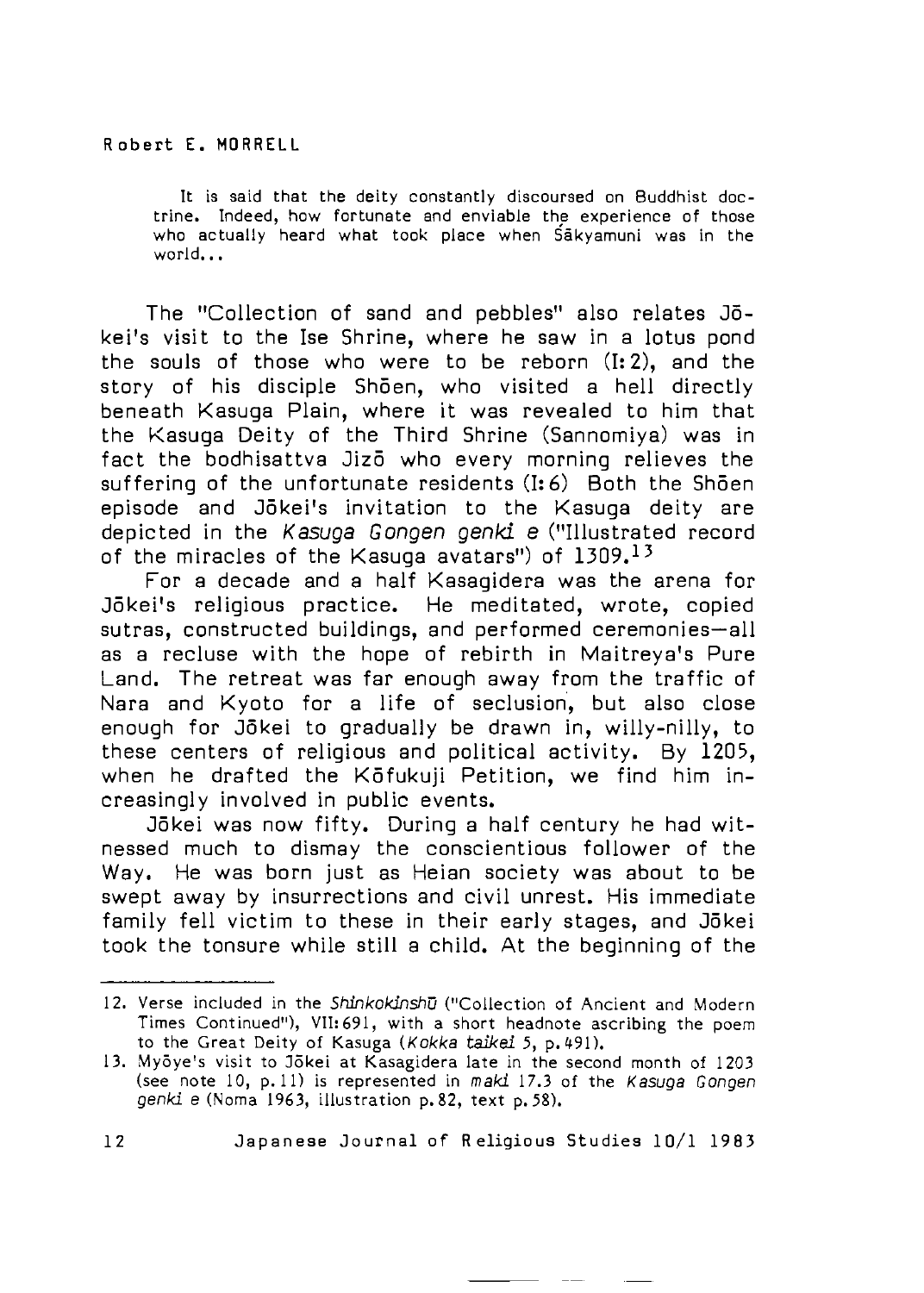Genpei War (1180-85) he saw the great temples of Nara destroyed, followed by five years of brutal conflict. Peace came with the defeat of the Taira at the Battle of Dannoura and the establishment of a military government in Kamakura, but public morale was low and people were sure that bad times still lay ahead as social and religious institutions continued to decline during the final period of the Law. Society was appalled by the laxity of the clergy.

Then in the midst of this malaise a new cult sprang up which claimed that calling on the name of the Buddha Amida was the only religious practice possible in the present degenerate age, and that every other belief and observance was not only useless but counterproductive. The conventional rules of morality need not be observed if salvation could be attained solely by reliance on the Other Power *(tariki)* of Amida. Is it any wonder that Jōkei,  $M$   $\bar{\sigma}$  and others were alarmed and called for civil intervention, in spite of the fact that doctrinal accommodation *(hoben)* was an integral part of the Mahayana? They could to lerate anything but intolerance.

Honen himself evidently did not endorse the extravagant claims of some of his followers. But, after all, he had initiated the movement and was clearly its focus. If he could not, or would not, control those who would undermine the very foundations of the Mahayana, then it would have to be done by Imperial Edict. And so, speaking not only for Hosso but for all of the Eight Sects of Buddhism, in the tenth month of 1205 Jokei drew up the Kofukuji Petition.

<sup>14.</sup> Myōe's attack on Hōnen's Senjakushū (1198, made public 1212) came in two installments: the *Saijarin* ("An attack on the bad vechicle", 1212) and the Shogonki ("Record of a moral adornment," 1213). Unlike Jokei's Petition, which was composed as a concise summary of common complaints against the senju nenbutsu, Myōe's works are an elaborate rebuttal directed against the movement's claim to be the sole religious method appropriate to the mappo period, and to its rejection, or at least downgrading, of the need to kindle the desire for Enlightenment (hotsu bodaishin). See Bando 1974. For additional recent information about Myōe see Rasmus 1982 and Morrell 1982.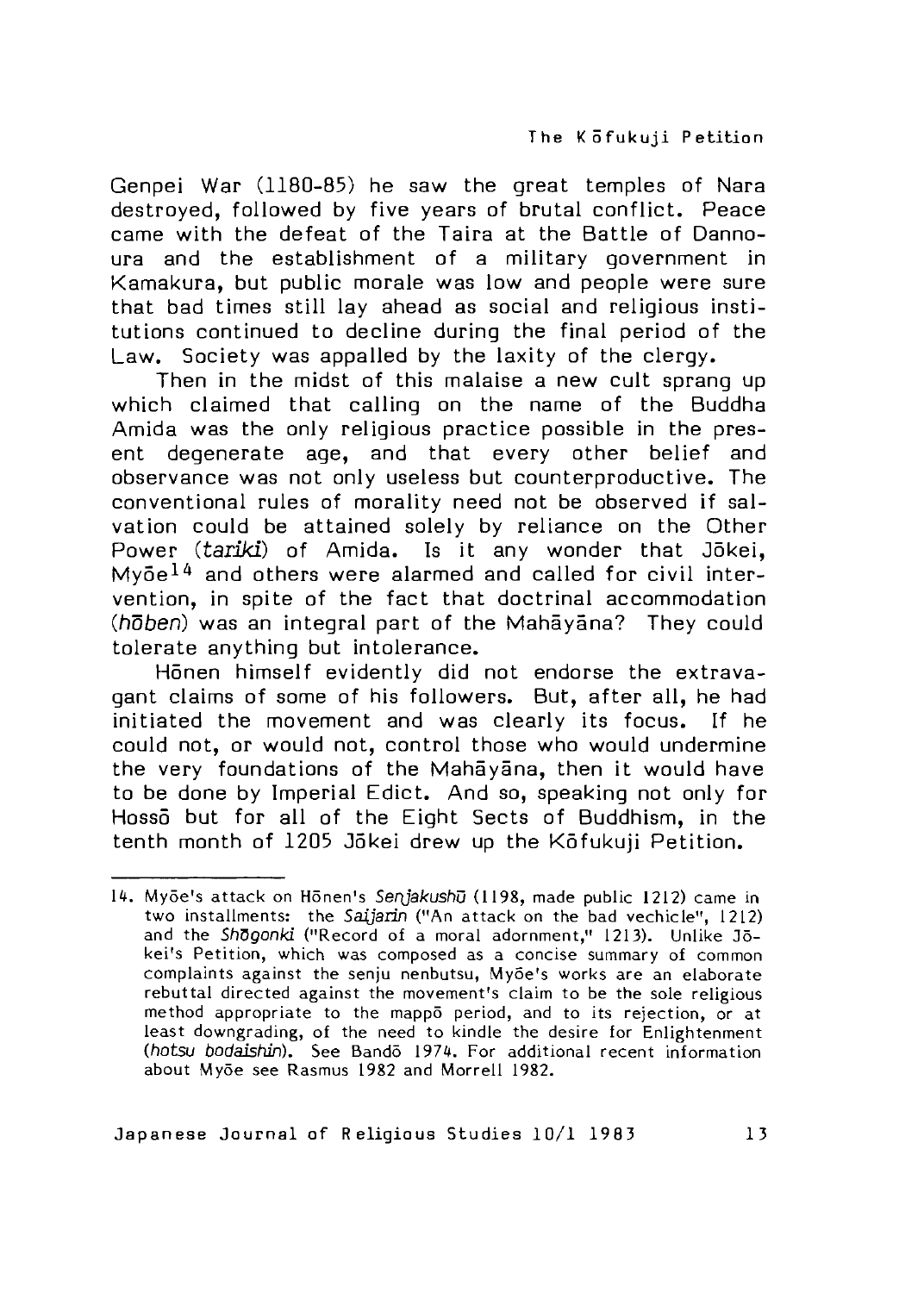# **R o b e r t E . MORR E L L**

In 1208 Jõkei retired to Kaijusenji, several kilometers west-northwest of Kasagidera. The temple, which seems to have been a private villa owned by the current abbot of the Kotukuji, Gaen, was a spot sacred to Kannon. In his late years Jōkei had a special devotion to Kannon and prayed for rebirth on Mt. Potalaka.<sup>15</sup> Moreover, in the Kanjin'i shojoenmyo no koto ("On the purity and clarity for contemplating mind"), dictated from his sickbed in the middle of the first month of 1213, the year he died, Jokei states that he "believes deeply in the Western Region [of Amida<sup>l</sup>" (Tanaka 1971, p.468). Elsewhere he consciously merges devotion of Amida and Miroku. The name and characteristics of a specific object of worship might differ, but ultimately they were all expressions of the Dharma. Provisional methods might vary, but what is ultimately basic for release from illusion *(shutsuri)* is the experience of Consciousness Only *(yuishikikan),* according to the *ShuovD YOshO* ("Essentials of practice") dictated four days before the *Kanjin \*L*

Tanaka sees Jõkei's characteristic religious stance in the notion of *sange* ("repentance," "penitence," or even "resolution<sup>"</sup>),<sup>16</sup> that is, the recognition of one's limitations due to the accumulation of karma, and the need for good works to counteract it. In this Jokei differs with Honen's Pure Land movement, in which merely calling on the name of Amida quarantees rebirth in his paradise.

<sup>15,</sup> Fudarakusen, Among several scriptural sources for Kannon's Potalaka Pure Land are the three Chinese translations of the Garland Sutra *(Kegonkyo*, T. 278, 279, 293; Avatamsaka). The pilgrim Sudhana's visit to Avalokite svara (Kannon) is 28th of the 54 stages. Potalaka was said to be in the sea south of India, but its translation to a Japanese setting placed it near Nachi Falls or even (as Jõkei may have viewed it) at the Kasuga Shrine. Kaijusenji owns a Kamakura wall painting of Mt. Potalaka (Okazaki 1977, pp. 82-83) as well as a statue of Jōkei. See also Fontein 1967, pp. 10, 101, 211.

<sup>16.</sup> For the history of sange and related terms, see deVisser 1935, I, p. 211.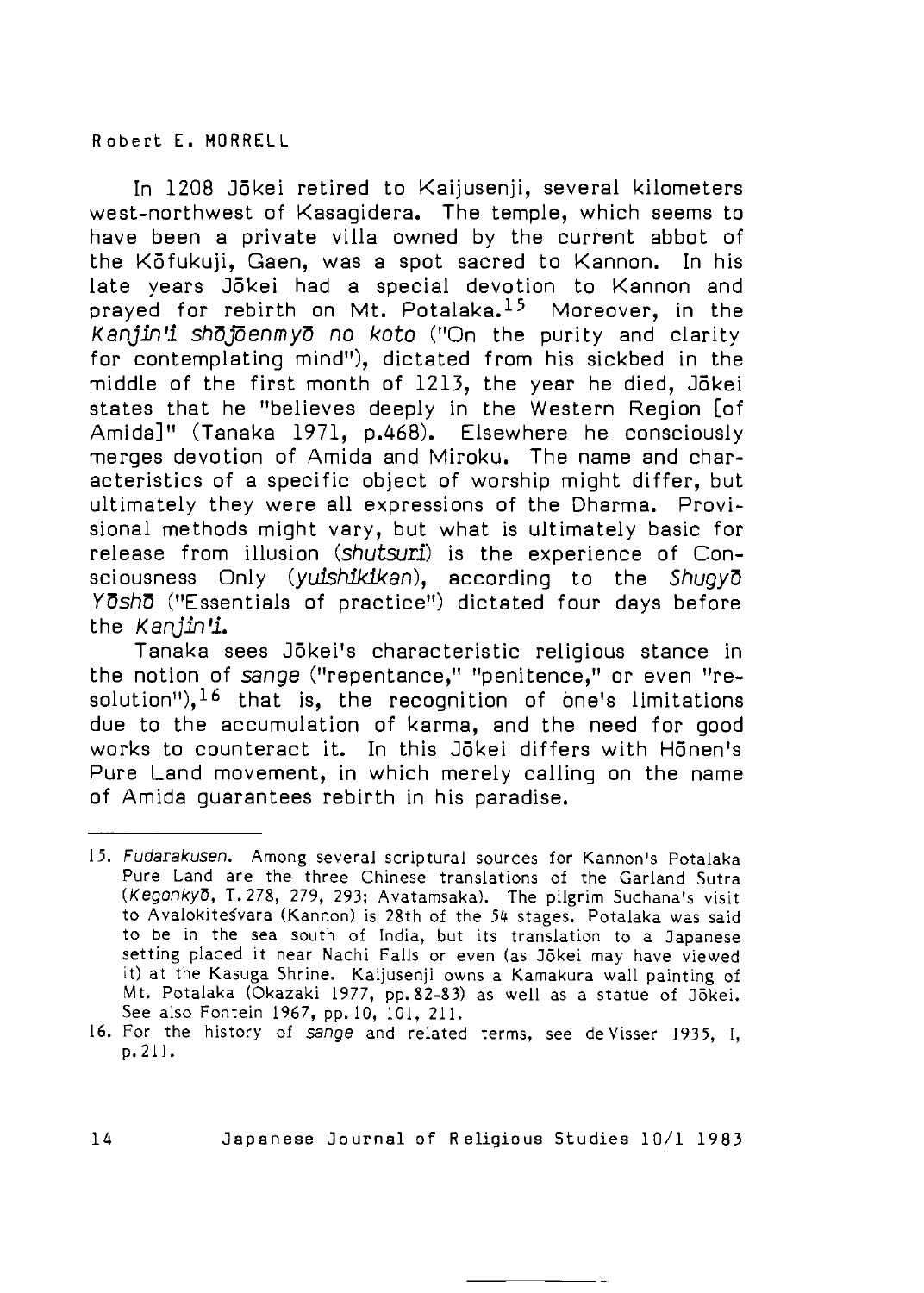Release from illusion depends on one's personal limitations. It isn't that we have not heard the Law, but simply that our hearts do not rise to the occasion. Is this not because there is a disparity between the specific teaching and those who hear it? Because there is a difference between one's aspirations and one's lot in life? I wish to engage in some great-spirited religious endeavor, but my nature cannot support it. And even when I try to perform some trifling act of merit, I cannot depend on my heart to carry it through. I question the sage elders whenever we happen to meet, but I get no reply... (From the *Kanjin'i shojoenmyo no koto*, cited in Tanaka 1971, p. 469).

Jōkei was also a prolific writer on Hossō theory, but none of this is available in translation. He was the first in a line of distinguished thinkers who created a minor Hossō scholastic revival during the Kamakura period. The school's abstruse idealism never excited the Japanese in spite of its honored place in the Buddhist philosophical tradition from Asanga (Mujaku) and Vasubandhu (Seshin) in the fourth and fifth centuries A.D. through Hsüan-tsang (Genjō, 600-664) and K'uei-chi (Kiki, 632-82); also known as Tz'u-en). Jōkei's disciple Kakuhen (1175-1258) was the teacher of Ryohen (1194-1252), whose *K*a n jin *kakumush* ("The compendium [which teaches how] to awaken from the dreams [of illusion] by contemplating the mind") was once thought to have been written by Jokei himself. The Compendium is today believed to be Ryōhen's work, partly on the basis of minor theoretical differences between the two thinkers (Weinstein 1965, pp.6-7); but it can still provide us with a sense of the complex conceptual tradition in which Jōkei played a prominent role quite apart from his public activities.

*The Single-practice Calling Movement.* In 1105 Honen established the (Amidist) Pure Land sect (Jodoshu) on the ground that the Single-practice Calling on the Name of the Buddha [Amida] (senju nenbutsu) was the one method appropriate to the period of the Decline of the Law. Considerable confusion subsequently arose as to whether Honen meant that the nenbutsu was merely the *best* among many, or the *sole viable* practice. Earlier Amidist devotion, such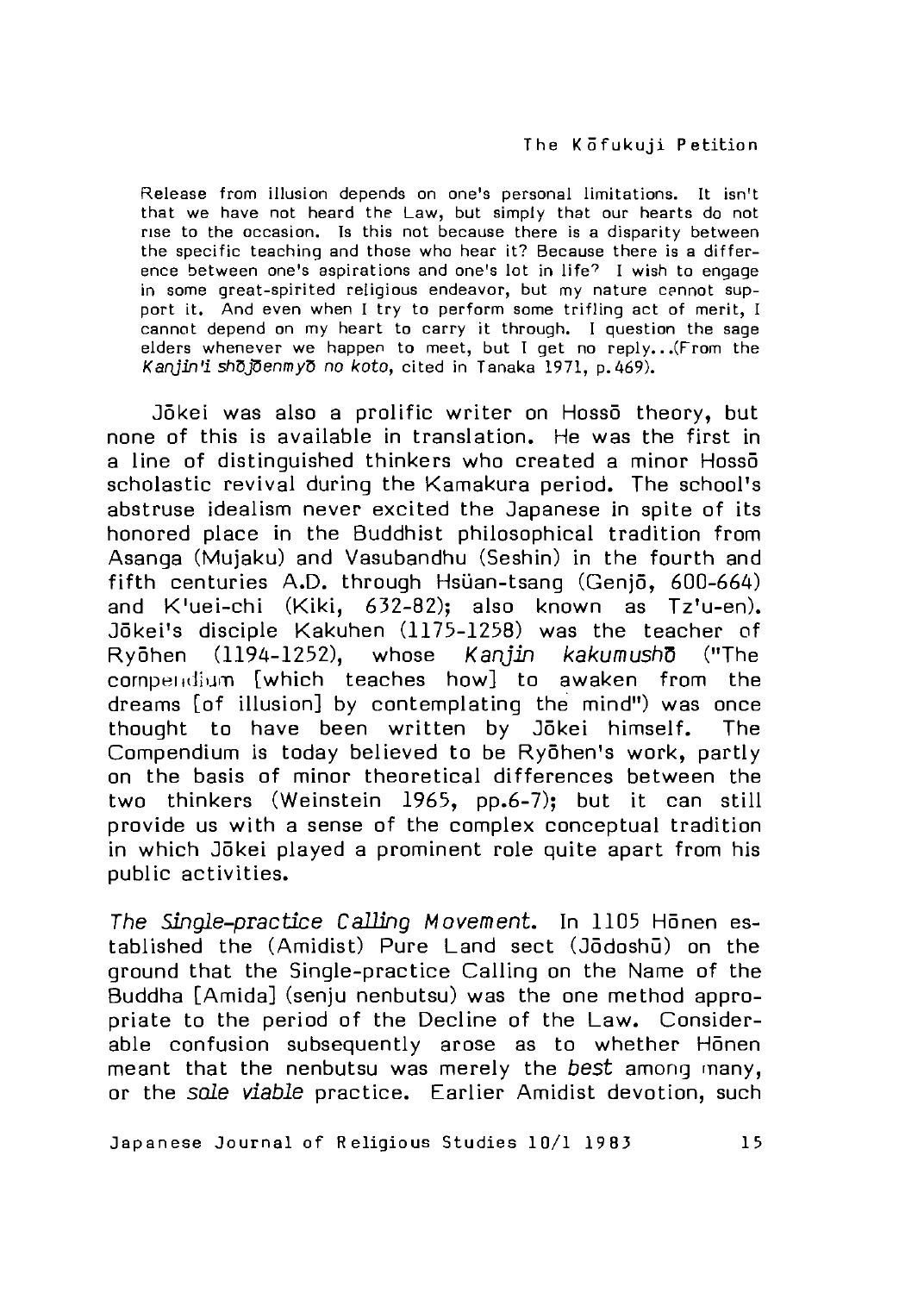as that incorporated into Tendai, had understood nenbutsu as "meditation" (kannen) on the Buddha rather than as "invocation of his name"  $\sin \theta$ ; cf. Petition, Article 7). Honen based his program on three sutras w hich seemed to support the latter interpretation, as well as on the authority of a number of prominent Indian, Chinese and Japanese patriarchs, including Vasubandhu,  $17$  Shan-tao (Zendo, 613-81) and Tendai's Genshin (942-1017).

He had lectured on these sutras at Nara's Todaiji as early as 1190, while Jokei was still living at the nearby Kōfukuji. Jōkei may well have attended these sessions, but it is not likely that he was present at the  $\overline{O}$ hara Controversy (Ohara *dangi*) of 1186, as tradition claims. On this occasion it is said that Honen successfully defended his position against the criticism of several learned scholars belonging to the older sects, and that 300 went over to his cause. But some modern historians doubt the importance, or even the historicity, of this event. In any case, Jõkei would have had ample opportunity to hear and meet Honen, perhaps under the auspices of their mutual friend. Kanezane.

The three Pure Land Sutras (JDdo *sanbuky )* chosen by Honen as the scriptural basis of his movement are the following:

1. The Larger Pure Land Sutra. The Muryo<sub>l</sub>ukyo, literally "The Amitayus Sutra," T. 360, is thought to have been translated into Chinese in A.D. 252 by Sanghavarman. Popularly known as the (Larger) Sukhāvati-vyūha ("Pure Land") Sutra, it relates the career of the Buddha Amida as the bodhisattva Dharmakara (Hozo), who made 48 vows to save sentient beings. For the Pure Land movement, the eighteenth vow is central:

Even when I am able to attain Buddhahood, if sentient beings of the ten quarters, with sincerity and faith, desire to be born in my land by practicing up to ten thoughts [i.e., chanting the

<sup>17.</sup> The idealist philosopher Vasubandhu (5th century) is traditionally credited with the *Sukhavativyuhopadesa* (Treatise on the Pure Land; *Jodoron*, T.1524). For a translation and commentary on this work and its influence on Chinese and Japanese Pure Land Buddhism, see Kiyota 1978, pp. 249-296.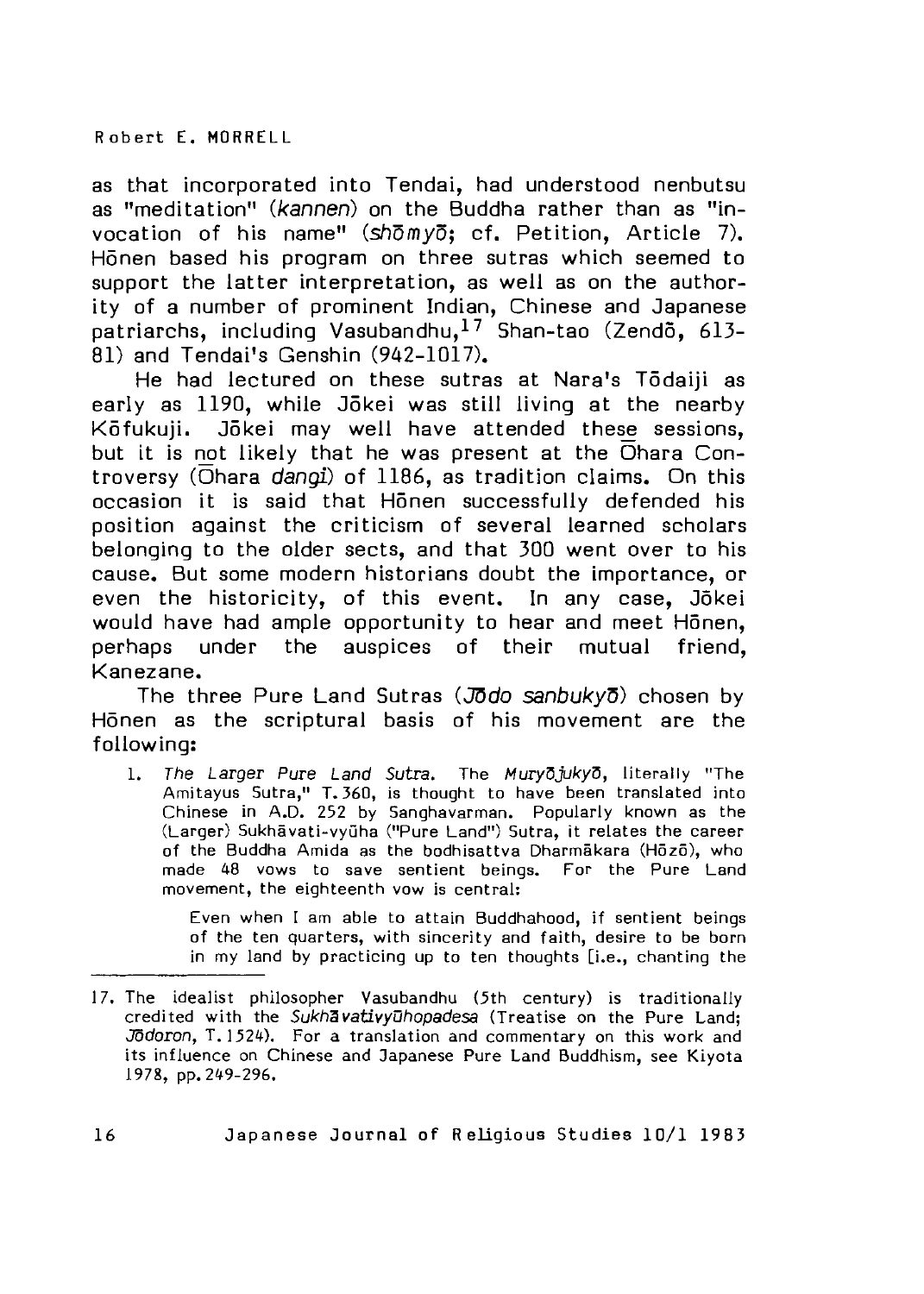name of Buddha Amitayus] and are not born there, I will not accept supreme enlightenment-only excluding those who commit the five atrocities and abuse the True Dharma (Kiyota 1978, p. 256, p. 274).<sup>18</sup>

- 2. The Amitabha Sutra. The Amidakyo, T. 366, is Kumara jiva's translation (ca. 402) of the (Smaller) Sukhavati-vyuha ("Pure Land") Sūtra. In describing Amida's paradise and recommending the invocation of his name it summarizes the argument of the *Larger Pure Land Sutra.*
- 3. The Sutra of Meditation on Amida Buddha. The Kammuryojukyo (T. 365; Amita yurdhyana-sutra) tells of Sakyamuni's appearance to the imprisoned Queen Vaidehi, whom he instructs in various forms of meditation on the Buddha Amitayus with the promise that even the worst sinner can attain rebirth in Amida's Pure Land if he recites Amida's name ten times at the moment of death. This sole reliance on Amida as saviour differs from the visualization of Amida suggested by the sutra's name. (See especially Articles 6 and 7 of the Petition.)

At Kanezane's request, as early as 1198 Honen had compiled his basic statement of religious policy, the Senjaku [hōgan nenbutsu] shū ("Collection of Passages [bearing on the Original Vow of Amida]"), but it was not made public until after his death in 1212. Honen evidently felt that his message would be misunderstood by some of his followers, and that the movement did not always reflect his own thinking. He remarked at the end of the Senjakushū: "It is only hoped that once you have graciously glanced at this writing you will hide it in some cavity in the way and will not leave it before the window, to keep slanderers of the Dharma from falling into evil paths (Bandō 1974, p.45). For Hōnen faith was essential, and good words were not only useless but an assertion of egoism and lack of confidence in the Buddha's compassion. To some it seemed to follow that if good actions were not a help to salvation, bad actions were not a hindrance.

Honen was aware of the excesses to which his state-

<sup>18.</sup> For an alternate (but much older) translation of this passage by the venerable Nanjō Bunyū (1849-1927) see Müller 1965, p. 73. Professor Kiyota notes that "In the popular Pure Land tradition, this line [i.e., what follows the dash] is omitted" (Kiyota 1978, p. 274).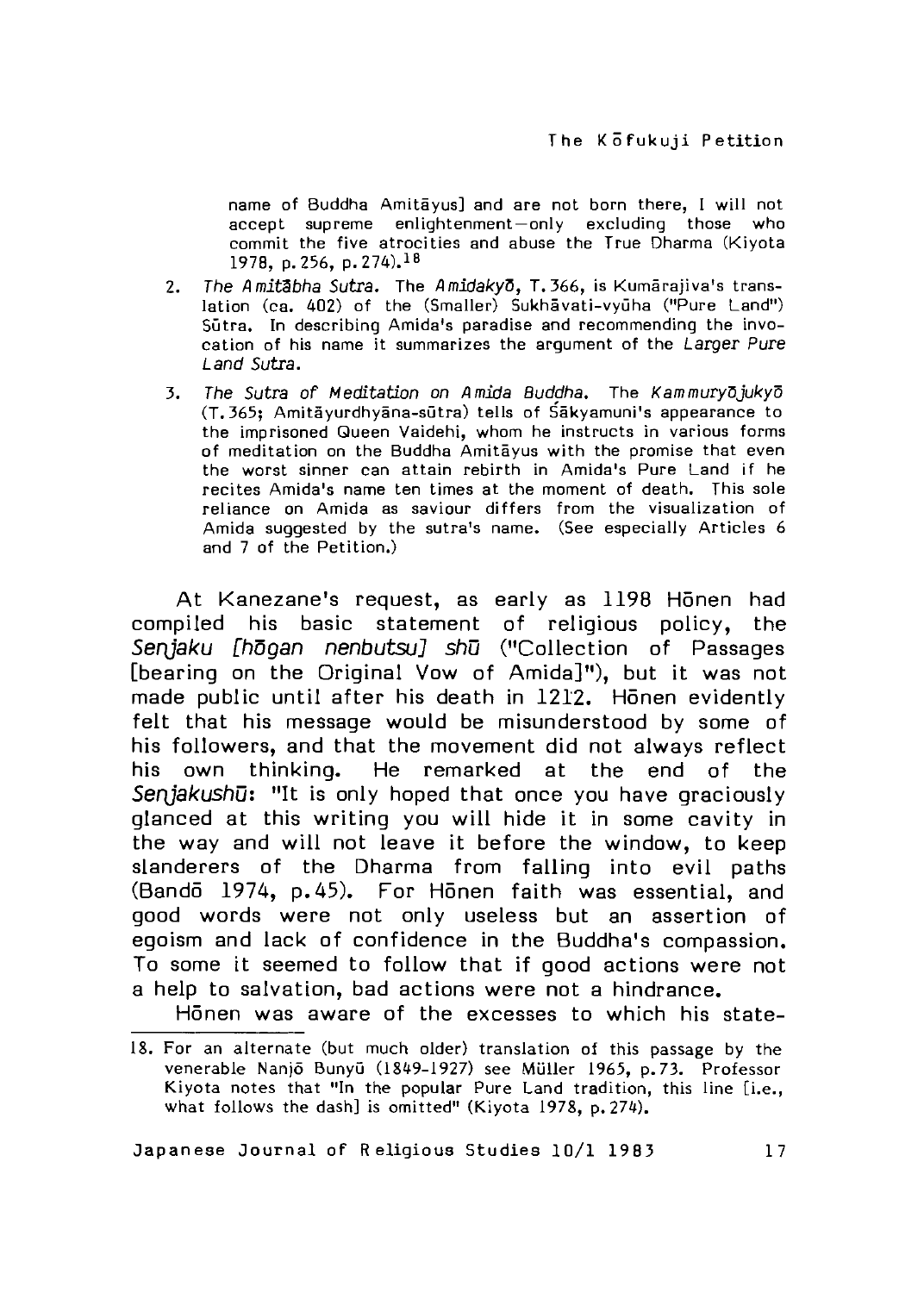**R o b e r t E . MORR E L L**

ments seemed to lend support and of the charges brought against his movement because of them. His first major confrontation with the religious establishment came in 1204. Hearing that the Tendai priests on Mt. Hiei had gathered to ask Shinsho, the current abbot, to prohibit the  $\tilde{\text{S}}$ ingle-practice Calling. Honen anticipated the action by sending the prelate a Seven-Article Pledge (Shichika<sup>10</sup>) kishomon) supported by 190 of his disciples together with his own personal letter of pledge.<sup>19</sup> The Seven-Article Pledge, also signed by Honen's radical followers (Juren, Anraku [Junsai], Gvōkū), stated that Hōnen's followers should not criticize other religious methods nor ignore the requlations of the  $\nu$ inaya. It anticipated many of the objections of Jōkei's Petition of the following year, and we must assume that Honen and his disciples signed the document in good faith. But there was a credibility gap between the establishment and movement in addition to a communication gap between the movement and Honen. In the Summary at the end of the Petition (see p. 35), Jokei makes the curious charge that at the time of their encounter with the Hiei monks, Honen's disciples were telling his lay followers that the Shonin spoke with forked tongue, and that they should pay no attention to what they might have heard!

Jōkei's Kōfukuji Petition, submitted in the tenth month of 1205, would probably have caused little official reaction were it not for a scandal that shook the court the following year. While the Retired Emperor Go-Toba was on a pilgrimage to Kumano in the twelfth month of 1206. Juren and Anraku, after celebrating a Pure Land service at the Palace, were said to have spent the night with some ladies in waiting. After Go-Toba's return Juren and Anraku were beheaded in the second month of 1207, while

<sup>19.</sup> These two items comprise what is known as the Seven-Article Injunction (Shichikajō seiki) and are included in Shunjō's life of Honen, from which they have been rendered into English (Coates and Ishizuka 1925, pp. 550-55^).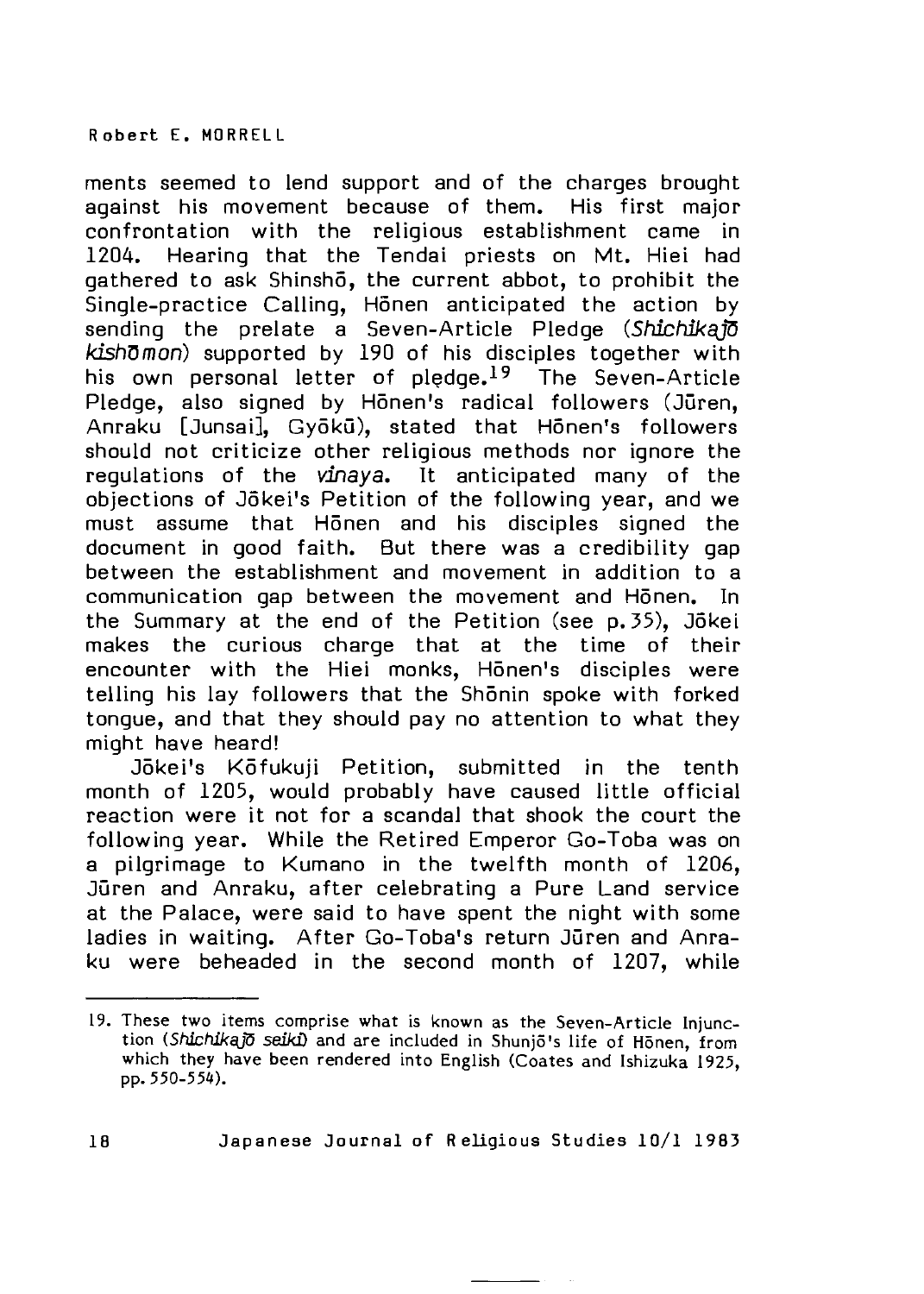Honen was defrocked and he and several of his disciples were sent into exile (Coates and Ishizuka 1925, pp. 598-606; Matsunaga 1976, pp. 66-68).

We may be inclined to see Juren and Anraku as innocent victims of a plot to discredit the senju nenbutsu m ovement. However, the poet and historian Jien (Jichin, 1155-1225) did not view the incident in this light. Jien was Kanezane's brother, four times abbot of Mt. Hiei, and he personally befriended Honen after his return from exile. But in the *Gukansho* ("The future and the past," 1219) Jien sustains the charges against Jūren and Anraku and considers the entire affair to have been handled with  $leniencv.$ <sup>20</sup>

Be that as it may, Honen was exiled to Tosa on the island of Shikoku until the end of 1207, when he was permitted to return to the mainland but not to enter the capital. For the next four years he lived at Kachiodera in Settsu (a suburb of modern Osaka), finally being permitted to return to Kvoto late in 1211, where Jien provided him with living quarters at a small temple in  $\overline{O}$ tani. Honen died early in **<sup>1212</sup>**.

H5nen's relationship to the movement he founded is somewhat puzzling. Although he defended the nenbutsu as "invocation" (shomvo), he himself was given to meditations, visualizations, of the Pure Land (Bando 1974, pp. 40-42). The movement tended -to - antinomianism, but Honen observed the priestly requlations, as even Jōkei seemed to recognize (see Article  $8$ ); and he did seem genuinely to reiect the exclusive attitude of many of his followers. All of which "... has led modern critics to maintain that Honen was actually not very different from his Tendai predecessors" (Matsunaga 1976, p. 61). In this he may not be unlike his younger contemporary, Eisai (1141-1215), the "founder"

<sup>20.</sup> In spite of his help to Honen during the last year of his life, Jien regarded his behavior to have been the result of possession by a "deceptive demon" (junma); see Brown and Ishida 1979, pp. 171-173.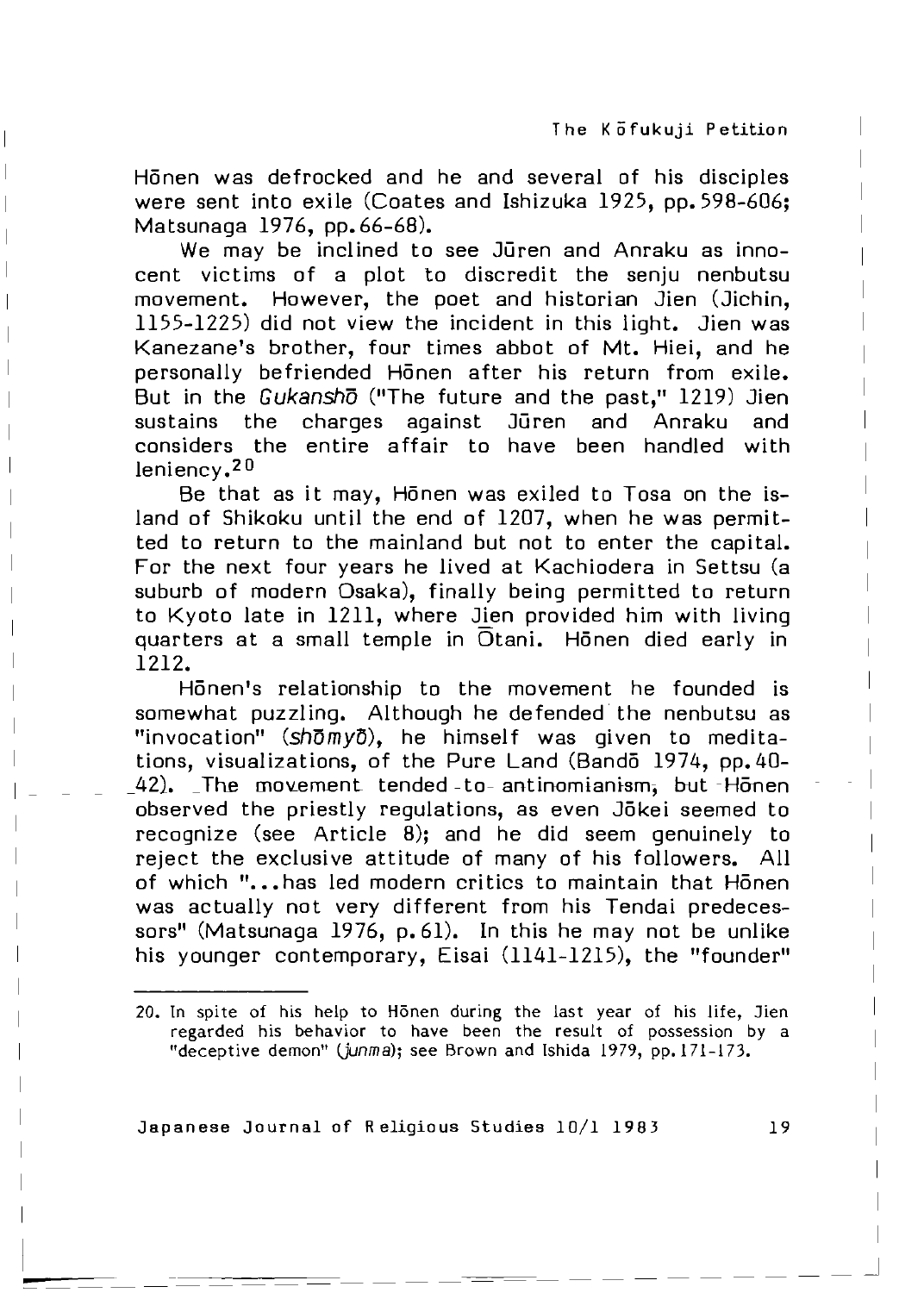of Kamakura Zen (Collcutt 1981, pp. 36-40).

Jokei's petition to the court. Recent scholarship has dispelled any doubts about Jōkei's authorship of the Petition. although no manuscript of the work survives from the Kamakura period. For the text of my translation I have followed the modern printed edition included in Kamata Shigeo and Tanaka Hisao, eds, *Kyu Kamakura Bukkyd* (Tokyo: Iwanami Shoten, 1971; *Nihon shisd taikei* 15). This is a strict transcription (tendoku) into Japanese of the kanbun original, also attached, whose *teihon* is a 1909 photograph, held by the University of Tokyo Historiographical Institute, of a Tenmon 8 (1539) manuscript. The modern editor has corrected this against a Tenpo  $9$  (1838) manuscript held by the Todaiji, and a rather different version included in the *Dainihon bukkyo zensho* based on a manuscript of Eishō 18  $(1521;$  Tanaka 1971, pp. 509-510). As the reader will have already noticed. I am deeply indebted to Professor Tanaka's scholarship in almost every detail of this study of Jōkei's life and the Petition.

# THE KOFUKUJI PETITION

*(J^kei Gedatsu Sh^nin's document in the matter of Honen Shonin's exile, with addenda)21*

# *Nine A rticles o f Error*

- 1. The Error of Establishing a New Sect
- Error of Designing New Images for Worship 2. The
- Error of Slighting Säkyamuni 3. The
- 4. The Error of Neglecting the Varieties of Good Deeds
- 5. The Error of Turning One's Back on the Holy Gods of Shinto
- 6. The Error of Ignorance Concerning the Pure Lands
- 7. The Error of Misunderstanding the Nenbutsu
- 8. The Error of Vilifying the Followers of Sākyamuni
- 9. The Error of Bringing Disorder to the Natior
- 21. Statement inscribed on the front page of the *teihon*, but not part of Jōkei's text. The editor has attached the kanbun addenda without transcription or annotation (Tanaka 1971, pp. 316-317).
- **20 Japanese Journal of Religious Studies 1 0 / 1 1 9 83**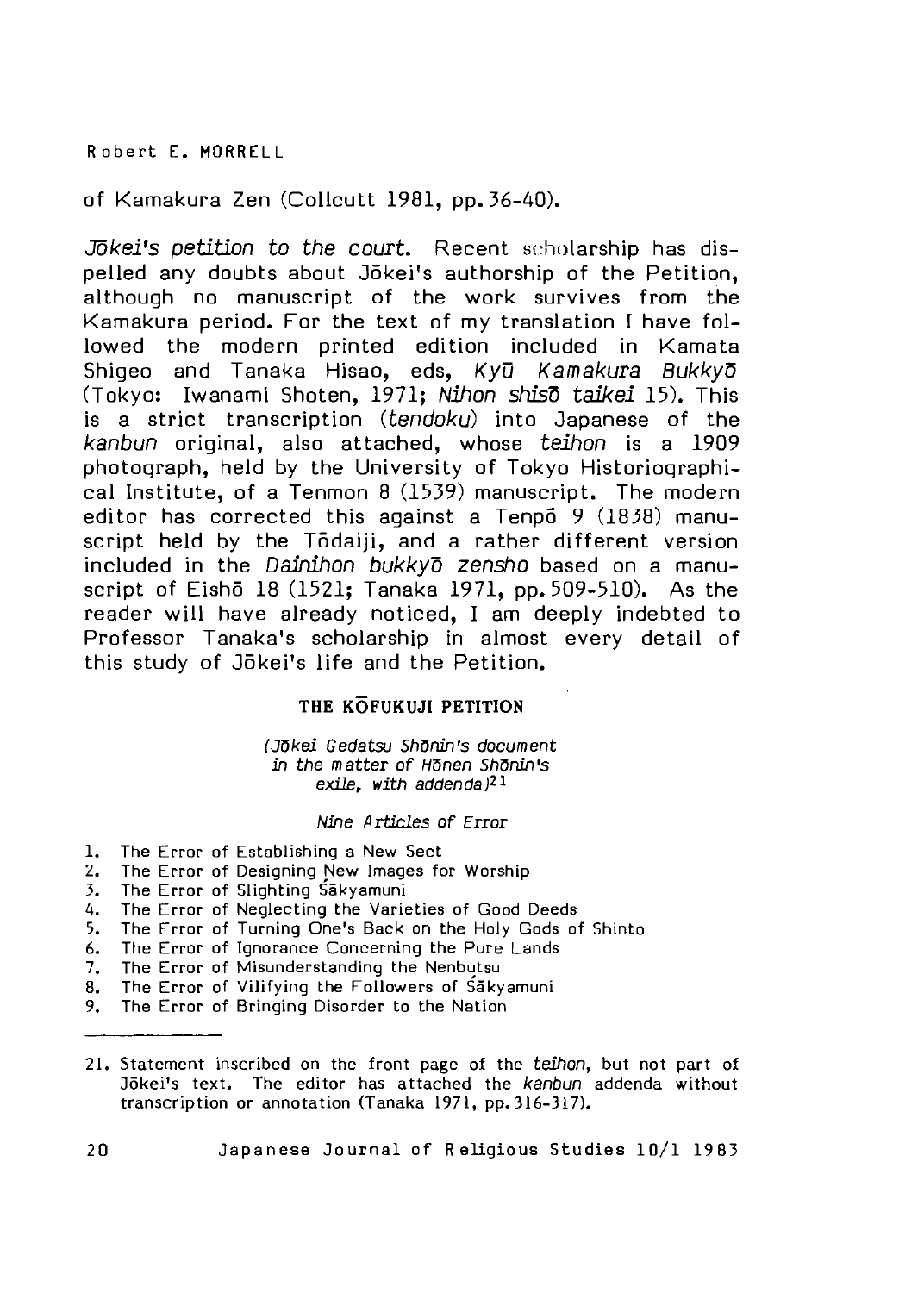The Kofukuji Petition

#### **The Overseers and Superiors of the K 3 fukuji** *o ffe r this* sin ce re *statement to the Court with a we and respect.*

#### A Petition

## requesting *that an Im perial Edict be issued* to rectify the doctrine of Single-practice *Calling upon the Name of the Buddha long advocated by the monk Genku [Honen]*

In respectfully calling to your attention the facts of the case, we would remind you that there is a certain monk known to the world as Honen who has established a Nenbutsu Sect which promotes the Singlepractice (senju) exercise. Although what he says resembles what was taught by the ancient sages, his intention is for the most part at variance with their basic thought. In order to concentrate on the substance of his offenses, we have summarized them in nine articles.

Article 1. The Error of Establishing a New Sect.

Since the Buddha's Dharma has come to the east [from India through China to Japan] there have been Eight Sects in our iand. Some were transmitted by holy men from foreign regions, others by eminent priests of our own country who went abroad to seek their benefits. In those days the illustrious monarchs promulgated these sects by decree, and miraculous sites and noted places became widespread, as appropriate to circumstances. But we have never heard of anyone establishing a new sect, opening up another way, since middle antiquity (chuko). Is this not because the Buddha's response to human needs was adequate and the Dharma was suited to the times? Generally speaking, the way to establish a new sect is first to distinguish the relative shallowness and depth of its doctrinal path, and to examine carefully what is provisional and what is absolute in the sectarian position, drawing away from the superficial and penetrating to the profound, understanding the provisional while taking refuge in the absolute. Although polemics abound as to which is greater or lesser, before or behind, there is for each one teaching he cannot leave, one method he cannot go beyond. Searching his own limits, he finds his proper sect. It is like the various currents finding their source in the great sea, or the multitudes paying court to a single individual.

When we designate as a separate sect those who call on the name of the Buddha for rebirth in his Pure Land, then we reduce all the sacred teachings of our era merely to calling on the name (shomyo) of the single Buddha Am ida; and taking refuge in the Three Treasures is no more than rebirth in the single Western Region [of Amida]! Is Genkū such a Great Patriarch as to transmit the light of the teaching as the first to found a sect now in these Latter Days? Shall we call him the model for a thousand ages, like [the Hossō sect's] Chihō [fl. ca. 706] of Kudara, or [the Ritsu sect's] Chien-chen [Ganjin, 687-763] of the Great T'ang? Or is this one the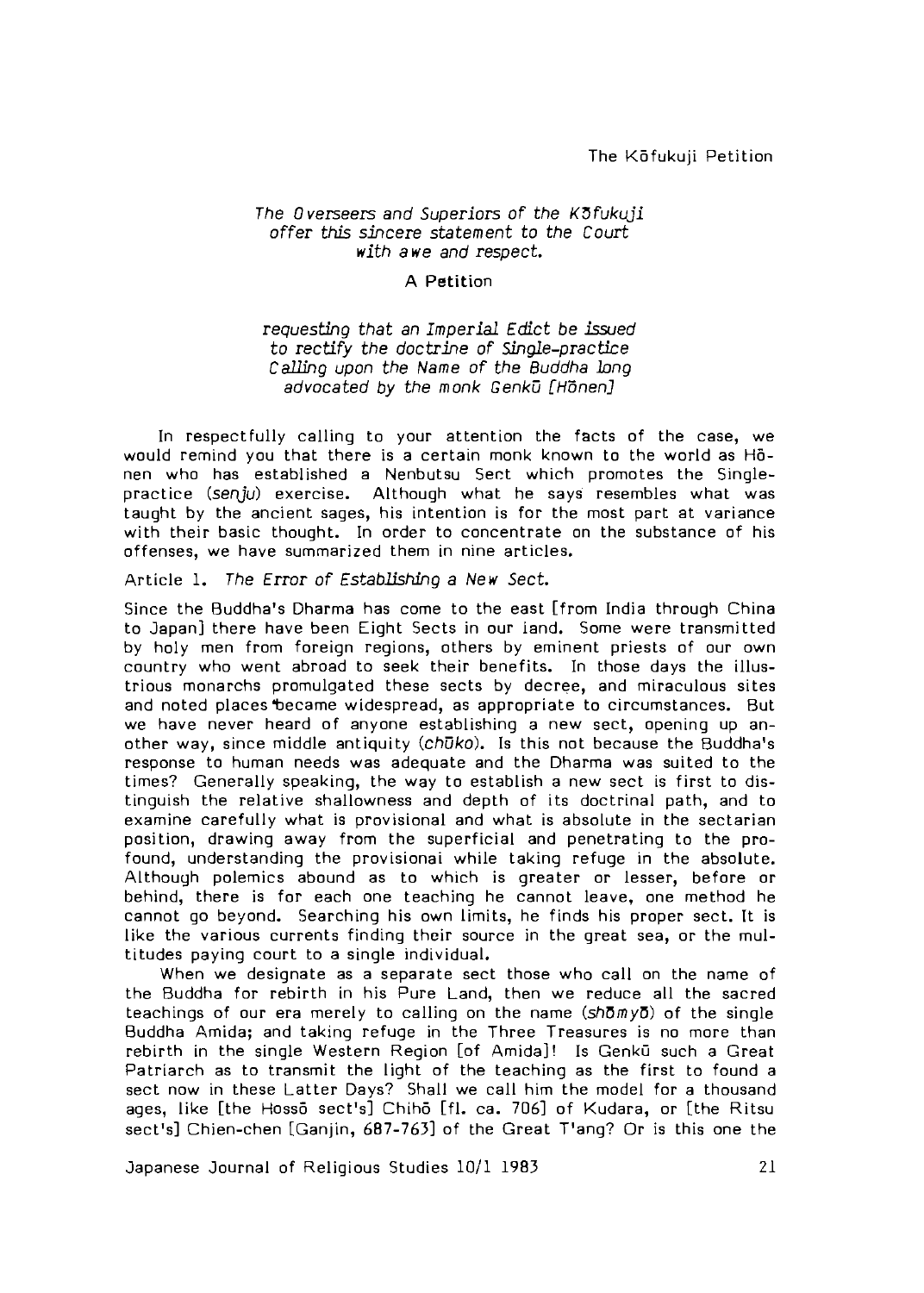glory of ten thousand generations, like [Shingon's] Kōbō [Kūkai, 774-835] or  $[T$  endai's] Dengyō  $[Saich\bar{o}, 767-822]$  of Mount Hiei $?^{22}$  Even if one were to claim that his teaching had been handed down from antiquity and did not just now commence, who would go out to meet this wise man to receive his oral instructions? And then, with a certain amount of religious understanding, go forth to admonish and instruct? Even if he were a man of ability and virtue, it is only proper that he address the court and wait for the imperial permission to preach. It is quite improper to establish a sect privately.

#### Article 2. The Error of Designing New Images for Worship

In a number of places recently people have been trifling with a kind of pictorial representation known popularly as "The Mandala Embracing All and Forsaking None" *(Sesshu fusha mandara)*,<sup>23</sup> In front of the Tathagata Amida is a large group of people. The Buddha emits rays of light  $(k\overline{\sigma}m\overline{y}\overline{\sigma})$ , some of which zig-zag to shine to the side w hile others go out to return to the point of origin. Around a group of scholars of the exoteric sects and Shingon practitioners are others cultivating their own "roots of merit" (zengon), holding various sutras and reciting sacred incantations. But the light shines only on the company of those performing the Single-practice Calling on the Name of the Buddha. Those who see representations of the hells fear committing sins, but those who see this mandala regret practicing good works. This is generally the tenor of this teaching. And the Shonin says: "The statement that Amida will embrace all and forsake none who call upon the Buddha's name is in the scriptures.<sup>24</sup> I am entirely without blame."

But it is unreasonable to claim that if a person, in his single-minded practice of other good actions, were never to call upon Amida, he would thereby be excluded from the rays which truly embrace all *(jitsu ni* sesshu). [By his serious commitment he, in effect,] already delights in the Western Paradise and also calls upon Amida. So why should he be alienated

- 22. Jõkei's praise of Saicho is all the more striking when we remember that four centuries earlier the Tendai founder's great opponent was the Hosso monk, Tokuichi.
- 23. Because of the criticism it provoked (see also Bandō 1974, p. 49), this early variety of Pure Land picture lost favor and was replaced by the *k* $\bar{\sigma}$  *myo honzon*, a central column of 8-10 characters emitting rays which would fall upon a Pure Land assembly, without others being represented. No examples of this genre survive, and the Petition is our main source of information about it (Okazaki 1977, pp. 167-171). Shasekishū 1:10 mentions the mandala and also apparently refers to the Petition (Morrell 1973, p. 487).
- 24. The scriptural authority is the *Meditation Sutra* (see p.17): "...each ray extends so far as to shine over the worlds of the ten quarters, whereby Buddha embraces and protects all the beings who think upon him and does not exclude (any one of them)." Müller 1965, p. 180; cf., Nakamura et al. 1964b, p. 56.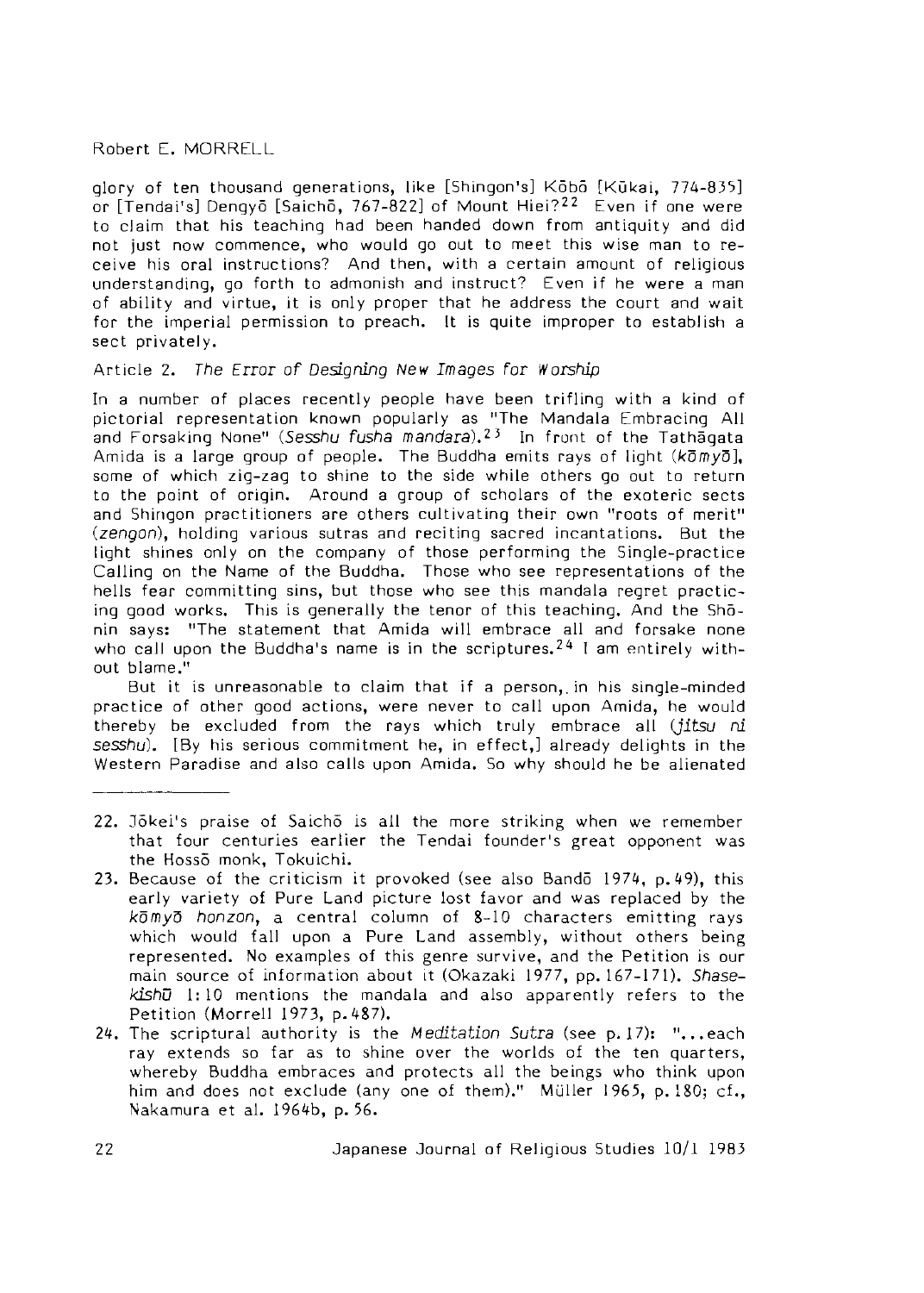from the light rays of great compassion merely because he follows other routes to the same goal?

Article 3. The Error of Slighting Sakyamuni

What sensible person does not know that although the various Buddhas of the Three Worlds are impartial in their compassion, the favors and blessings bestowed upon us by the teacher of our epoch  $[\mathrm{S} \bar{\mathrm{a}}$ kyamuni $]$  are uniquely beneficial? Now the Single-practice people say: "With our bodies we do not worship other Buddhas and with our voices we do not call upon other Names." This statement about "other Buddhas and other Names" refers to Sakyamuni and the other Buddhas. You Single-practicers-whose disciples are you? Who taught you this name of Amida? Who showed you this Pure Land of Peace and Rest *(^n'yo* Joc/o)7 You are to be pitied that during your life in these Latter Days you should forget the name of our Original Teacher. Neither Buddhamitra nor Dharmapriya<sup>25</sup> committed such a transgression, but they were censured by the sages. Shan-tao says in his writing *In* Praise [of Rebirth in the Pure Land]:<sup>26</sup>

> Praise to the Three Treasures of Säkvamuni and the other Buddhas! Now I prostrate myself in veneration. Praise to all the Three Treasures within all worlds innumerable as particles of dust throughout the regions of space in the Ten Directions and the Three Worlds! Now I prostrate myself in adoration.

From this statement the eminent monk's views should be perfectly clear. The community of monks takes refuge in the Buddha —in all of the Buddhas. And if we do not discriminate against the various Buddhas, how much more so should we not slight our Original Teacher [Sakyamuni ]!

Article 4. The Error of Neglecting the Varieties of Good Deeds

Numerous sectarian positions arise as occasion demands, and we partake of the good ambrosial medicine [of the Buddha's varying teachings] each according to our karmic predispositions. They are all aspects of the True Law which our great teacher Sakyamuni gained for us by difficult and

<sup>25.</sup> A biography of the great Vasubandhu, the *Basohanzu hoshiden* (T. 2049) mentions Buddhamitra (Kakushin Ronshi, fifth century) as a disciple. His offense is described in Article 6. The case of Dharmapriya (Hōai, or Donmabi, fourth century) is unclear.

<sup>26.</sup> *(0*  $\overline{p}$  *)raisan(qe)*, T. 1980. Shan-tao (Zendō, 613-681), fifth of the seven Pure Land patriarchs, was a crucial influence on Honen by his emphasis on recitation over meditation (Matsunaga 1976, pp. 26-27, 59, 69). Throughout the Petition 35kei appeals to the very sutras and authorities accepted as basic by the Pure Land movement. Kyoto's Chion-in owns a splendid portrait of Shan-tao from the Kamakura period (Okazaki 1977, pp. 172-173).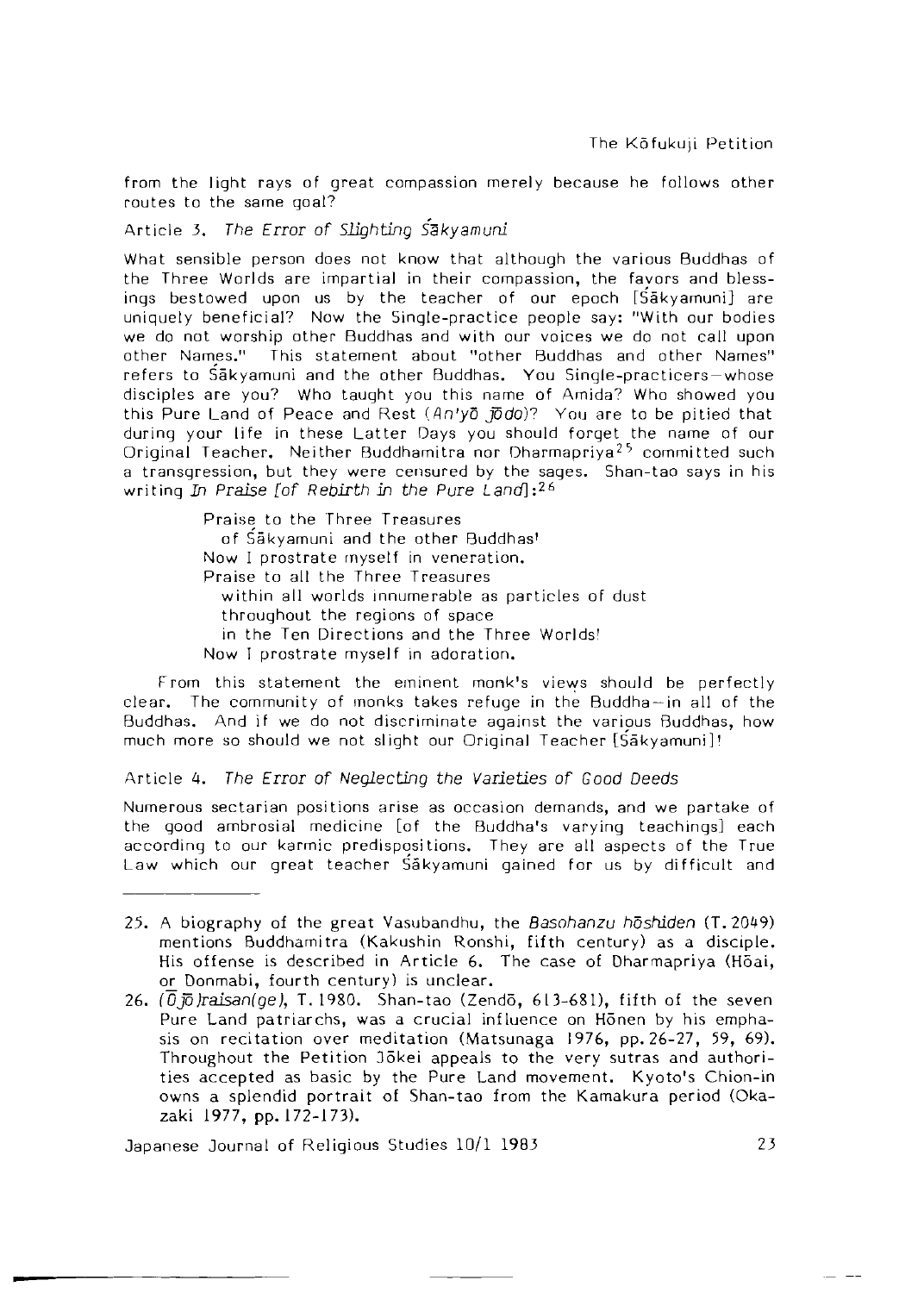painful labors over innumerable aeons. Now to be attached to the name of a single Buddha is completely to obstruct the paths essential for deliverance. It is not merely the action of a single individual but a warning to the entire nation; not merely a matter of neglect, but something approaching insolence. Meanwhile, groundless rumors arise like clouds and heretical biases well up like springs. Some say that those who recite the *Lotus Sutra* will fall into hell; others state that those who maintain the *Lotus Sutra* as a karmic cause for rebirth in the Pure Land slander the Mahayana. And so forth. Hearing such opinions, people who earlier recited the eight or ten scrolls [of the Lotus]<sup>27</sup> now reject it forever. Moreover, they repent of their former recitation as a sin.<sup>28</sup> Their original exercises, which they now abandon, were habits deeply rooted in past karma; but the nenbutsu, which they have come to through calculation, has not yet acquired the perfume of sustained practice. Caught in the middle, there are many who raise their eyes to heaven and lament.

Apart from these [who reject the Lotus] are others who once took refuge in the Garland<sup>29</sup> and *Wisdom* sutras, or who developed spiritual affinities with esoteric [Shingon] or [Tendai] meditation *(shikan)* practices. Now, eight or nine out of ten give them up. As numerous as clods of dirt or the sands are those who belittle and ridicule the building of temples and pagodas and the fashioning of sacred images. Lacking in both virtues and wisdom, they have little to hope for in the present or in the future.

The Shōnin is an intelligent man and certainly has no intention willfully to slander the Law! It is simply that among his disciples not a few are fools who are unable to comprehend the situation and so commit these evils. No doubt it is the usual case of some understanding the root of an issue and others only the branches. Long ago when Meditation Master Hsin-hsing [Shingyō Zenii, 541-594] established what was to be done during the Three Stages [of the Law],  $30$  Hsiao Tz'u [Kyoii] bhiksu stopped reciting the [Lotus *Sutra* of the] Single Vehicle *(ichiffi)*. He did not otherwise criticize the Mahayana but prohibited the recitation after considering the conditions of the world in these Latter Days. Then Hsin-hsing assumed the form of a great serpent with a large assembly of followers present in his

<sup>27.</sup> The twenty-eight chapters of Kumarajiva's translation of the Lotus Sutra are grouped into eight "scrolls" (kan). The "Sutra of Innumerable Meanings" (Muryogikyo, T. 276), and the "Sutra of Meditation on the Bodhisattva Universal Virtue" (Fugenkangyō, T. 277) were traditionally seen as its "opening" and "closing" sutras, making a total of ten scrolls.

<sup>28.</sup> Seven decades la te r Muju relates such an episode in *Shasekishu* 1:10 (Morrell 1973, p. 487).

<sup>29.</sup> *Kegonkyo*. See note 15. p. 14.

<sup>30.</sup> Hsin-hsing founded the Sect of the Three Stages. Unlike the view prevalent in Jokei's day (see note  $3$ , p.9), the combined span of the first two periods of the Law tended to be seen by the Chinese as 1500 years. This, then, would place mappo not at 1052 by the Western calendar, but at A.D. 552 (Ch'en 1964, pp. 297-300).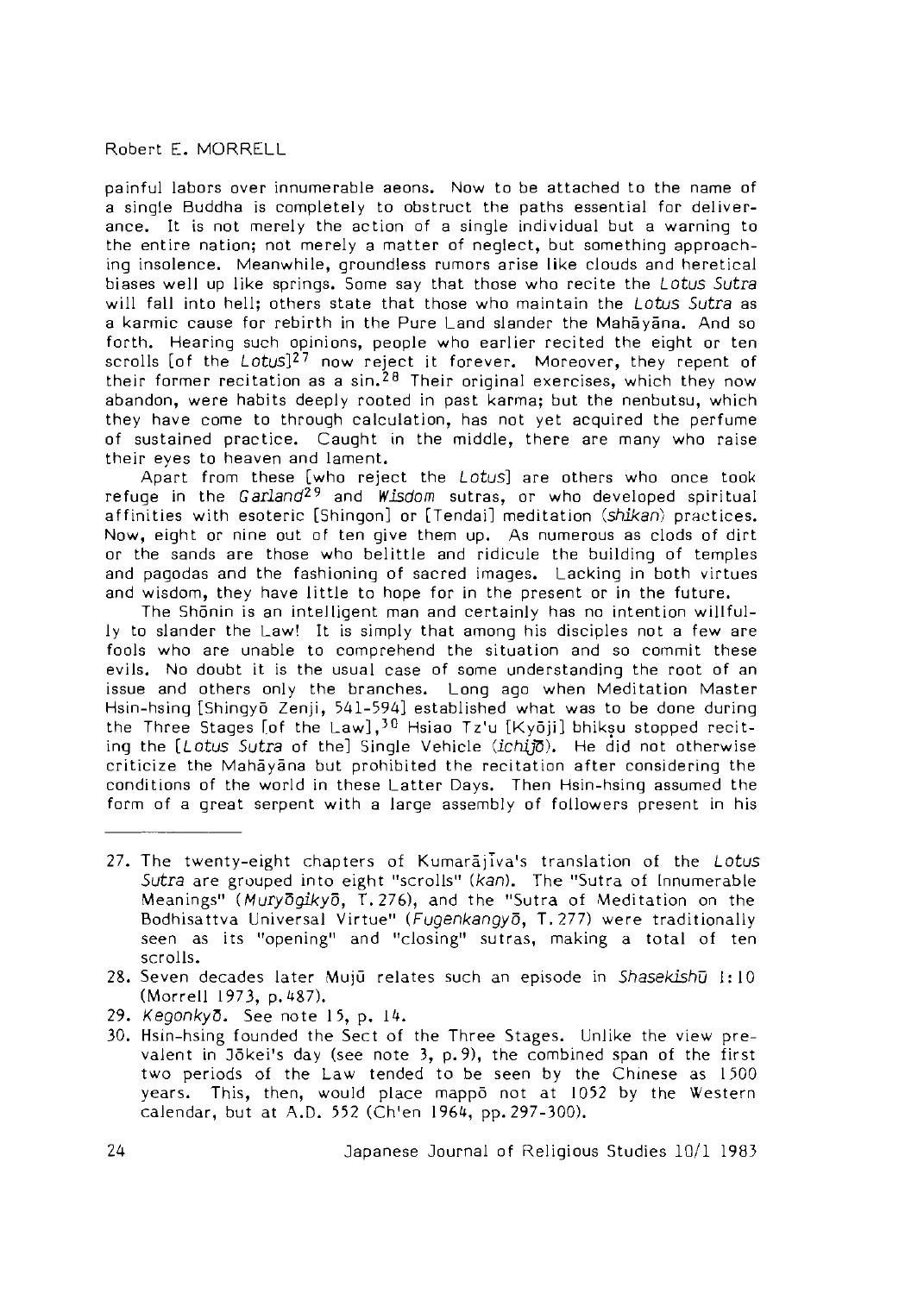mouth. Hsiao-Tz'u, a ffected by the poison of a demonic spirit, suddenly prostrated himself under the high dias with his fellow scholars.<sup>31</sup>

To slander the Mahayana is the worst of sins. We speak of the Five Grave Offenses<sup>32</sup> but none approaches this in seriousness. Thus, according to Amida's compassionate vows, his "leading and receiving"  $(in5)^3$  [into the Pure Land] is far-embracing, but he rejects and will not help "those who speak ill of the True Dharma." $34$  Ah, you who prepare yourselves for rebirth in the Pure Land-on whom then can you rest your hopes [if you continue to slander the Law]?

#### A rtic le 5. *The Error of Turning One's Back on the Holy Gods of Shinto*

The nenbutsu followers have long been estranged from the gods. They do not consider the distinction between Reality and its Provisional Manifestations, nor do they pay their respects at the great shrines and imperial sanctuaries.<sup>35</sup> They make such statements as that if one puts his trust in the Shinto deities, he will surely fall into hell, and they put aside the reality of supernatural beings *{k2jin ).* The Trace Manifestations *[suijaku]* who assume Provisional Forms (gongen) are actually the great [Buddhist] Holy Ones, revered by all the eminent priests of antiquity. Dengyō made pilgrimages to the Usa [Hachiman] and Kasuga Shrines*,^b* receiving various

- 3 1 . This story appears to combine two incidents recorded in the *Shakumon* jiky oroku ("Personal record of followers of the Buddha," T. 2083); Vol. 51, p. 806, tells of one Hsiao-Tz'u who lost his ability to speak, and also of a certain Shen-fang (Shinbo), who saw Hsin-hsing take the form of a serpent with an enormous mouth.
- 32. *Gogyakuzai.* The five offenses which cause rebirth in the lowest hell: (1) killing one's mother; (2) killing one's father; (3) killing an arhat;  $(4)$ spilling a Buddha's blood;  $(5)$  causing dissension in the community. (This is the original Indian order, but in China and Japan the order of 1 and 2 are reversed —revealing Confucian nfluence?) Slander of the Mahayana is not included, unless perhaps subsumed under 5.
- 33. Vow 19 of Am ida's " 8 vows enumerated in the *Larger Pure Land Sutra* (see p. 16) is called the in jo *higan* ("compassionate vow to lead and receive"); Nakamura 1963, p. 136. (This compares to Vow 18 of the Sanskrit version; Müller 1965, pp. 15, 73).
- 34. Hibo shobo, a phrase appearing in the all-important 18th Vow (Nakamura 1963, p.136). See also note 18, p.16, and related text for translation.
- 35. *Sobyd.* Especially the Ise and Iwashimizu Hachimangu, which enshrine ancestors of the Imperial line. The sun goddess, Amaterasu, is venerated at Ise; and Hachiman was identified w ith Emperor Ojin. *The* Iwashimizu Shrine was also associated with  $\overline{O}$ jin's mother, Empress Jingu (Posonby-Fane 1953, p. 78).
- 36. This is likely to be an error for the Kahara Shrine in Buzen Province. Saichō visited both Usa and Kahara shrines in Kyushu just before his trip to China in 805 and again on his return to 3apan the following year (Matsunaga 1969, p.182).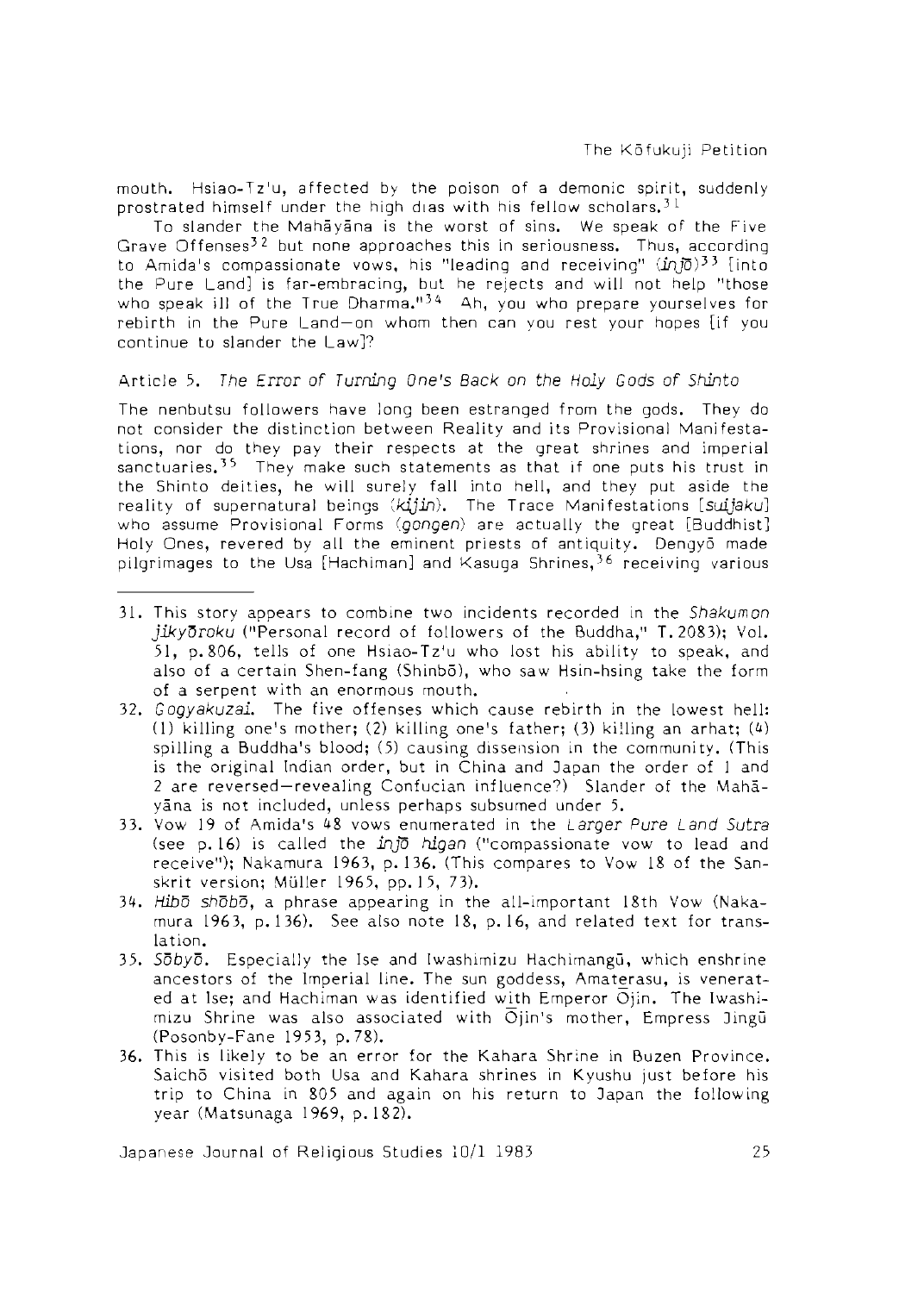miraculous omens. Chishō [Fnchin, 814-891] went to Mount Kumano and entreated the god Shinra, paying devoutly for the success of his movement. And on the scarf of [the Sanron] priest Gyōkyō [fl. ca. 859] appeared shadows of the Three Sacred Ones:<sup>37</sup> Kobo Daishi drew the likeness of Hachiman.<sup>38</sup> Do none of these measure up to Honen? Are these the priests who will fall into the infernal regions? Even more striking is the case of the priest Gyōkyō, who on his return to [Nara's] Daianji built a two-storied turret. In the upper story he enshrined an image of Hachiman, and in the lower he kept all of his scriptures and commentaries. If the gods were not worthy of veneration, then how in the world could he have placed this sacred image above the writings of the Dharma? Priests in this Latter Age respect the secular authorities; how much more so should they venerate the miraculous deities.

Such abuse as this [turning one's back on the Holy Gods of Shinto by the followers of Honen] should be stopped.

#### Article 6. *The Error of Ignorance Concerning the Pure Lands*

When we examine *The Sutra of Meditation on A mida Buddha* we find this statement:

All ordinary people who wish to be born in this [Pure] Land should cultivate three categories of action  $(sa\Omega_0\overline{\Omega})$ . First of all, they should act filially toward their parents and support them, serve *(b iijl)* their teachers and elders, be of compassionate mind and avoid killing, and perform [the rest of] the Ten Virtuous Actions. Secondly, they should take and observe the Threefold Refuge [in the Buddha, the Dharma and the Sangha], fulfill all moral precepts without neglecting any of the normal rules of behavior. Thirdly, they should raise the desire for enlightenment,  $39$  be deeply convinced of the principle of cause and effect, and chant [the sutras of] the Mahayana. $40$ 

Moreover, in describing those beings to be born in the highest form in the highest grade ( $\bar{p}$ bon  $\bar{p}$ sho) among the nine grades, it says that they should "accomplish all the virtuous actions according to the precepts and recite the sutras of the Mahayana" (See Nakamura 1964, pp. 62-63; Müller

- 39. *Hotsubodaishin,* The question of the need to "raise the desire fo r enlightenment" became a central issue in Myōe's attack on the Senja*kushū.* See note 14. p. 13.
- 40. From the *Kanmuryō jukyō*: see p. 17; Nakamura 1964, p. 44; Müller 1965, p. 167.

<sup>37.</sup> The Buddhist priest Gyōkyō was instrumental in having the lwashimizu Shrine constructed so that the Shinto deity Hachiman could be worshiped near the capital; the "three sacred ones" are the Buddhist deities Amida, Kannon and Seishi, who appeared while Gyōkyō was praying at the Usa Hachiman Shrine. See Matsunaga 1969, p. 222; Posonby-Fane 1953. p. 78.

<sup>38.</sup> Jingoji temple records in Mongaku's handwriting state that Kūkai there enshrined the likeness of Hachiman Daibosatsu drawn by himself.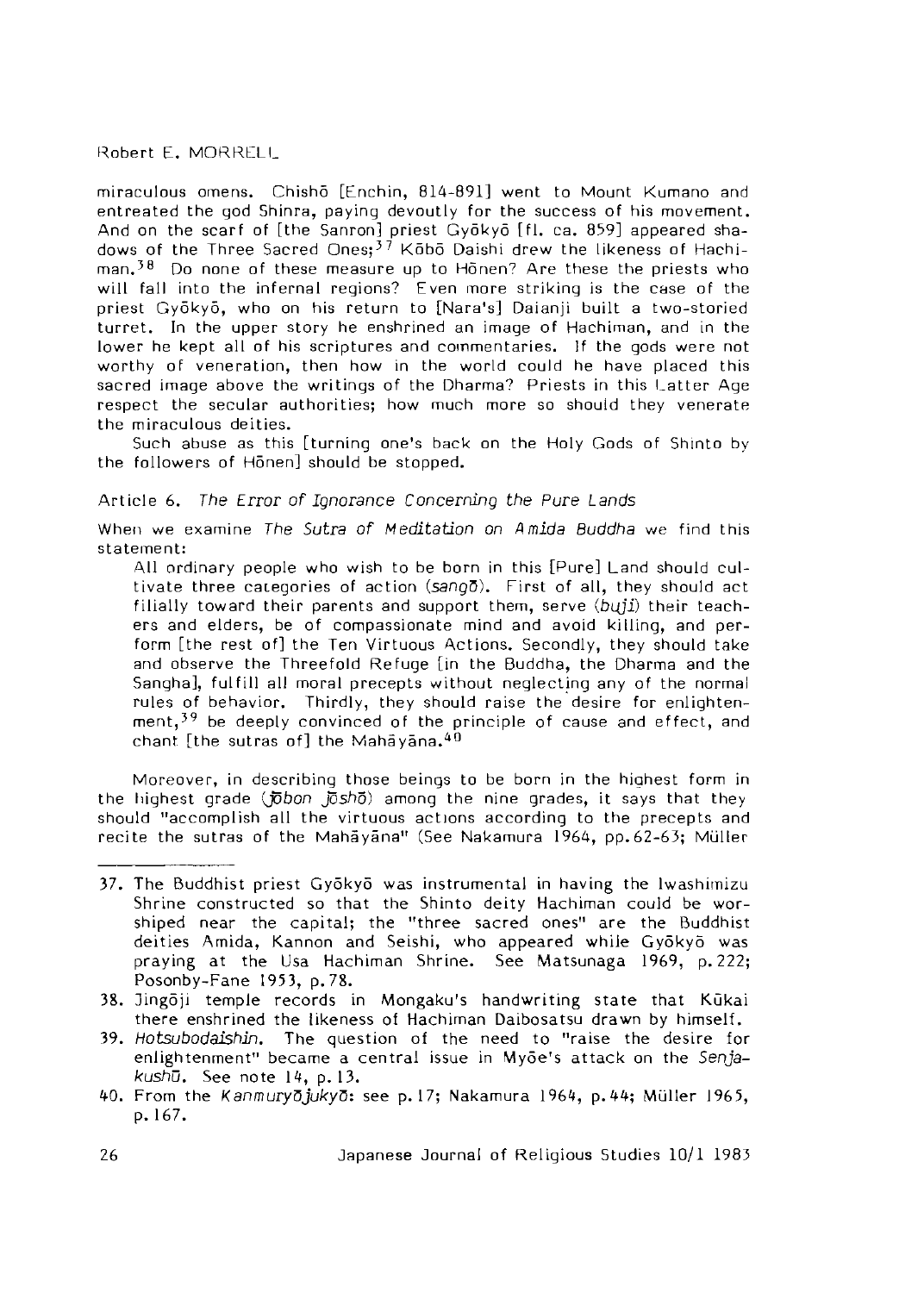1965, p. 188). Concerning those to be born in the lowest form of the middle grade (chubon gesho), it says that they should be "filial to their parents and support them, besides exercising benevolence and compassion in the world" (see Nakamura 1964, p. 68; Müller 1965, p. 194).

Teacher of the Law T'an-luan [Donran, 476-542] is the founder of the Nenbutsu [Sect], Among the five kinds of conditions (en) for rebirth in the hiahest assembly in the Pure Land, of the fourth he says that we must "cultivate all the virtues." And among the seven conditions for rebirth in the middle assembly, he speaks of "constructing pagodas and temples," and "feeding the clergy."<sup>41</sup> Meditation Master Tao-ch'o [Doshaku, d. 645], compiling his writings on the Constant Practice of Meditation on the Buddha *(JoJunenbutsu sanmai]*, says that "it is because we frequently meditate on the Buddha that we speak of 'constant practice' (瓦辺), certainly not because we neglect other forms of meditation**.**"<sup>42</sup> And there was no instance in which Priest Shan-tao left unrepaired the pagodas and temples which he happened to see. $43$ 

Thus, from the sect's three basic scriptures down through its doctrinal interpretations, rebirth in the Pure Land is abundantly quaranteed to a variety of religious practices. Moreover, T'an Jung [Don'yū]<sup>44</sup> raised bridges, Shan Ch'eng [Zenjo] built roads, Ch'ang Min [ Jomin] repaired halls, Shan Cho [Zenchū] cleaned living quarters, K'ung Jen [Kūnin] collected flowers, An Jen [Annin] burnt incense, Tao Ju [Dōnyo] offered food, and Seng Ch'ing [Sōkyō] sewed clothes. Each by a single concrete good work attained rebirth in the Pure Land immediately after death. Seng Yü [Soyu] had a [Hinayanist] *Scripture of the Tradition* [agon; agama] while Hsing Yen [Gyōen] lectured on the [Mahayanist] *Acceptance of the Great* Vehicle.45 Although one had but a single Hinayanist sutra and the other differentiated between the commonplace and the sage, [the Buddha] responded to each in his own way and they both did indeed reach the Pure Land. Priest Tao-chün [Dōshun] ceaselessly performed the nenbutsu and

- 41. From the "Brief Discourse on the Pure Land of Peace and Rest" (*Rya*kuron anrakujodogi, T. 1957, v. 47, p. lc). The wording of the Petition varies slightly from the current modern edition.
- 42. From the "Compendium on the Land of Peace and Rest" (Anrakushū, T . 1958).
- 43. According to the biographical sketch of Shan-tao in the "Auspicious Biographies of Those who Attained Rebirth in the Pure Land of the West" *(djdsaim jS do* zuiOden, T.2070, v.51, p. 105).
- 44. Anecdotes about the following ten individuals from T'an Jung through Hsing Yen—were probably included in the "New Collection of Rebirth in the Pure and according to the Vows" *(Shdnpen zuigandjdshu)* by Fei-cho (d. 1063), a work probably known to Jökei but now lost. However, the items also appear in the Shinpukuji manuscript of the  $\overline{0}j\overline{0}j\overline{0}$ doden (cf., T. 2071?) by the Ch'an monk Chieh Chu (Kaishu, 985-1077), a work believed to have been based on Fei-cho's.
- 45. Asanga's noted *Mahayana-samparigraha {5hd[daJJo]ronf* T . 1592-97).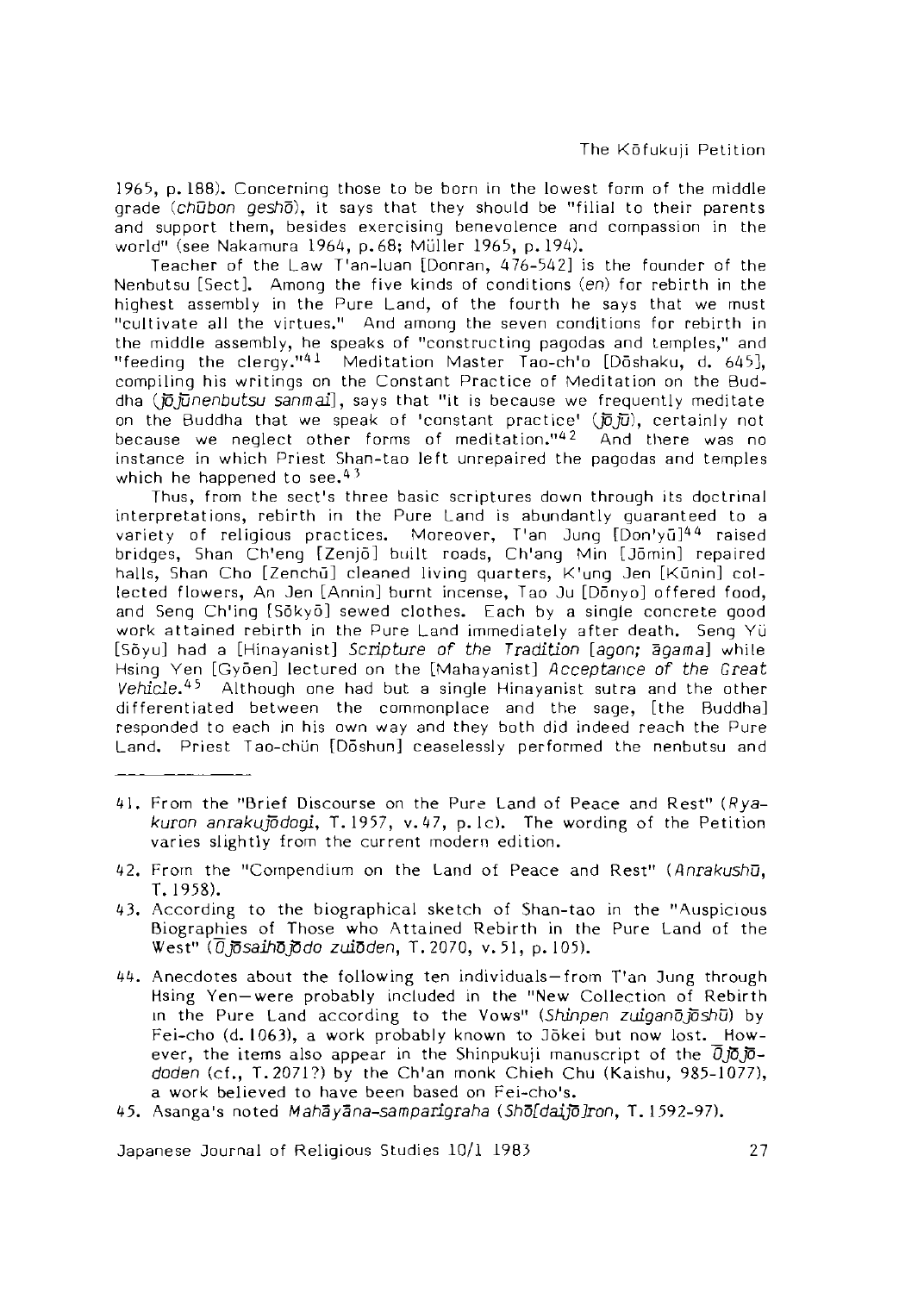would not copy the Great Wisdom [Sutra];<sup>46</sup> Buddhamitra would not carve Buddha images while engaged in the Single-practice, oblivious of all else. Both thereby were not in accord with the Vows for the attainment of rebirth in the Pure Land and were admonished by their superiors. After a long while they rectified their biases and in the end were reborn in the Western Region.

We should certainly understand that the path to liberation depends neither on the nenbutsu nor on any other practice but is simply Mind. Although there is a phrase in the *Lotus Sutra* which speaks of "going to the world-sphere of Peace and R est," 47 and the *[G reat] Wisdom [Sutra]* speaks of "rebirth in the Pure Land in accordance with the Vows," $48$  we must distinguish between the totality of aspects (so so ) [of Mind] and a single small part *(shobun)*. As long as we say that [Mind] is not to be equated with the specific aspect (besso) which is nenbutsu, and as long as we do not claim that the nenbutsu is a fixed karmic cause, then the whole will encompass the specific, the higher will necessarily incorporate the lower.<sup>49</sup> This is truly the way Buddhist reasoning operates. Why should we, by adopting habits familiar to the unenlightened, make the error of losing the im partial path which is the world of the Buddha? The Pure Land of rebirth is not attained by the self-power *(jiriki)* of the devotee, but simply by relying on the power of Amida's Vow. In other scriptures and other methods there are no special provisions for being received into the Pure Land  $\overline{in}$   $\overline{io}$ ; cf., note 33, p. 25), no special vow about the Buddha's welcoming *(raigo).* If the nenbutsu followers cannot measure up [to the other scriptures and other methods], can they simply, as those who receive Amida's teaching *(shoke),* depend on his coming *(rsdQO)?* Are they not really a strange lot!

Having encountered the Law handed down by Sakyamuni, we are to observe the practices of the Mahayana-this is the essence of the matter. If we do not take refuge in this Holy One [Sakyamuni] we may truly say that we have no affinity with him. If the nenbutsu is not accompanied by other practices, then we will be lacking in good karma. The two approaches are complementary. How then can those who practice other methods be excluded from reception *(injo)* into the Pure Land9 If one may not attain rebirth in the Pure Land because he does not solely concentrate (sennen)

- 46. The story of Tao-chun's refusal to copy the Great Wisdom Sutra (see note  $8$ ,  $p$ ,  $10$ ) is to be found in another work by Fei-cho, the "Records of Spiritual Response from the Three Treasures" *{SsnbD kanndroku,* T.208^).
- 7. *Sokud anraku. Lotus Sutra,* Chapter 23. See Sakamoto and wamoto 1967, p. 204; cf., Hurvitz 1976, p. 300.
- 48. The source of this phrase has not been identified, but its proximity to the Tao-chun reference and the lost *Zuigand idshu* may not be accidental. See note  $44$ , p.  $27$ , note  $46$ , above.
- 49. The argument is obscure, but Jōkei seems to be saying that no provisional means used to attain undifferentiated Mind is to be made into an absolute.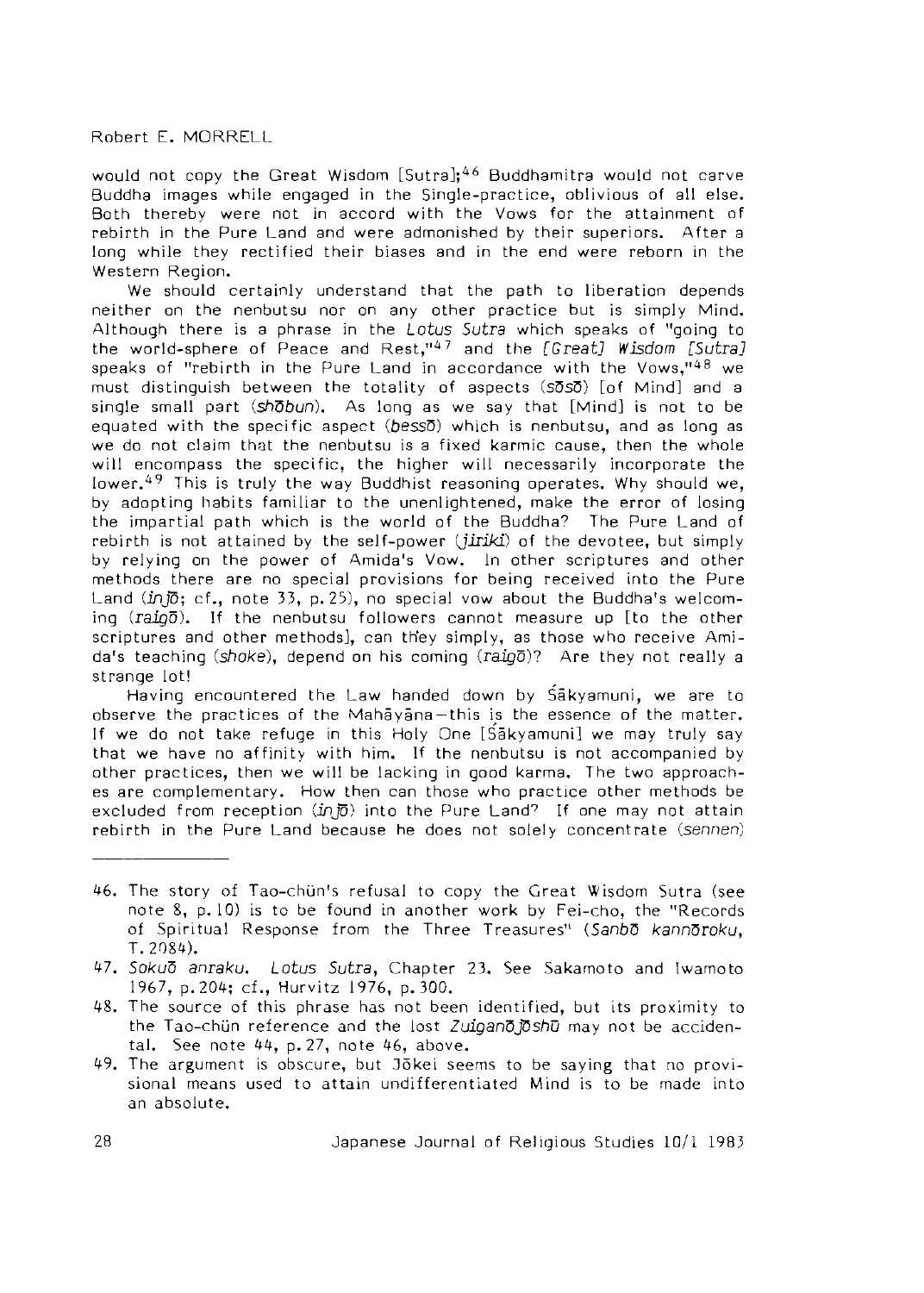on the Buddha [Amida], then how could Meditation Master Chih-chueh [Chikaku] $50$  have attained the highest form of the highest grade when he combined his meditations every day with a hundred other practices? In general, the wicked are hard to redeem, but [Amida] is pleased to save them; although difficult to redeem they will be reborn with him [in his Pure Land] through the merit of performing some slight merit with their voice. Thus we should understand the meaning of the phrase, "by practicing up to ten thoughts [i.e., chanting the name of the Buddha Amitayus]"  $(n_1)$   $\bar{m}$  near  $\bar{b}$ . However, people today neglect the root and go for the branches, rely on the in ferior and scorn the superior, how could they be in conform ity with the purpose of the Buddha? On the day when an august emperor designates, at the court where he conducts affairs of state, the officials to act in his behalf, he requests service from the wise and the foolish, each according to their abilities, and from families both of high and low status. But to the foolish he does not entrust a position which would not be within his capacity even if he were to apply himself from morning till night; and a person of low social status cannot advance to the rank of the nobility even if he is diligent in public a ffairs. In his own country the Great King of Enlightenment dispenses his ranks of Nine States [described in the Sutra of Meditation on A mida Buddha] at the gate where the wise and the foolish come to his court. His principle of selection is surely that one receives as he has performed in observing virtuous behavior in former lives. And it would be an excess of stupidity for one to rely entirely on the Buddha's power without taking into account his own condition in life. The mere mouthing of the syllables of the Buddha's name does not bring the fruit of unblemished action to maturity; and to expect rebirth in the Pure Land after death under such circumstances is a serious misconception. How can one expect this if he is lacking in morality and wisdom? If one would gradually attain this rebirth through many lifetimes, do the morally-perfuming (kunshu) practices of the Single Vehicle [i.e., Tendai] or the union *(kaji)* [of sentient beings with Mahavairocana] through the three Teaching-practices (sanmitsu) [of Shingon] have no power to help9 Although we all sink [in this world of birth-and-death], the foolish sink straight down; and although we rise together, the wise quickly float like a bowl [on water]. And those who have both wisdom and practice are as strong as tigers with wings: one can stand up to many, and the Buddha graciously shines his light upon such people.

But from the first these [nenbutsu] people dismiss such considerations. As long as the Singje-practice group recklessly disdains the virtuous behavior [required of us mortals whose good fortune to encounter the Law

- 50. Yung-ming Yen-shou (Yōmyō Enju, 904-975), who attempted to harmonize Ch'an with the Pure Land movements in China (Ch'en 1964, pp. 404-405), was also the author of "The Mirror of Sectarian Differences" (Sugyōroku), a work promoted shortly after Jōkei's time by the Zen syncretist, Enni Ben'en (1202-1280).
- 5 1 . Phrase from the 18th vow as related in the L arger *Pure Land 5utra.* See p. 16, and Nakamura et al. 1963, p. 136.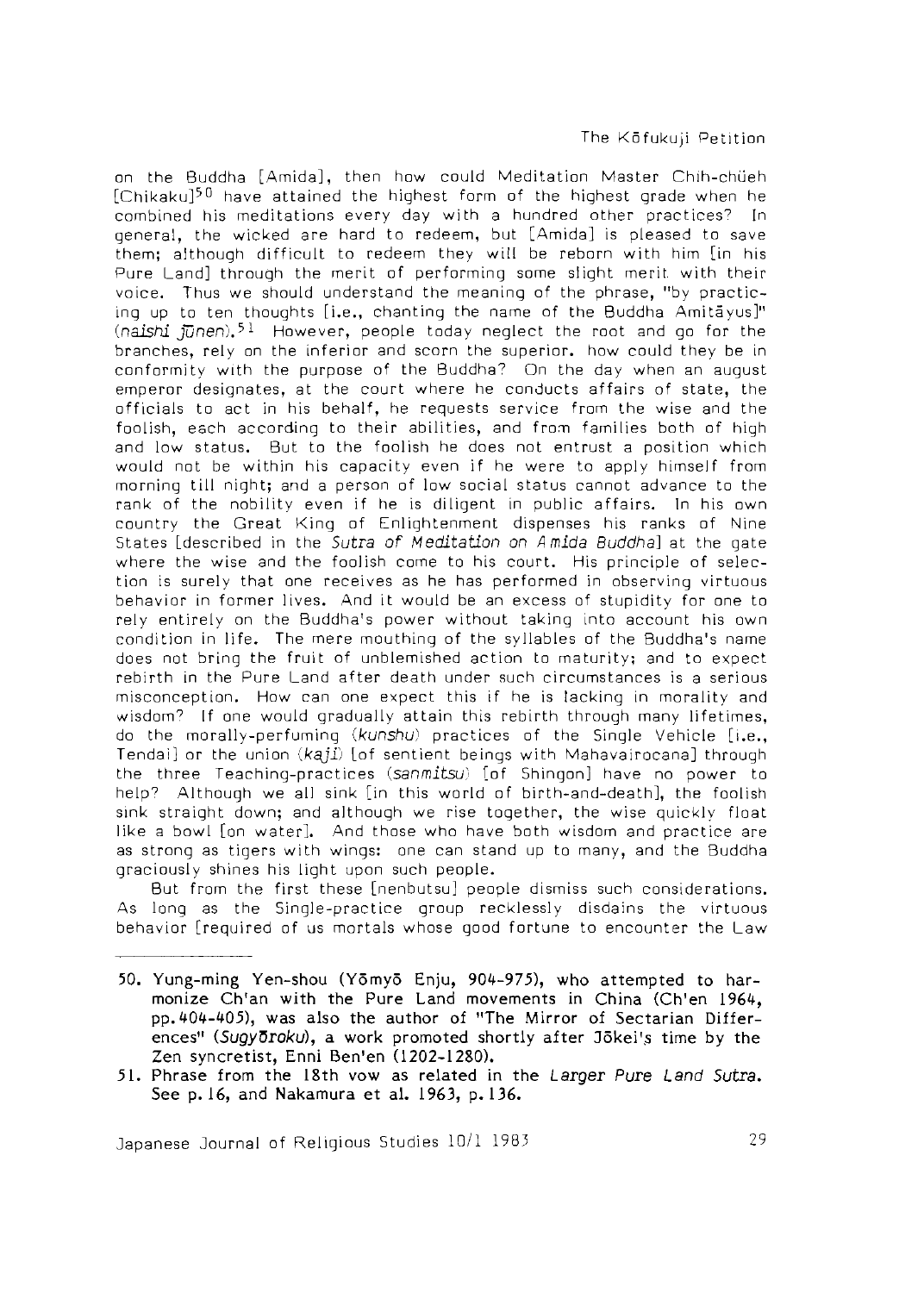is as rare as] the sea turtle [encountering a log in the vast sea];<sup>52</sup> and as long as they mistakenly hold to their own wisdom [which is as narrow as that] of a frog in a well [which imagines its limited horizon to be the entire world], we cannot remain silent. And so it has come to the point of our addressing the Throne. If there are foolish priests or laymen who misunderstand the meaning [of the Dharma], whether by making light of the way of rebirth in the Pure Land, or by excluding the practice of the nenbutsu, or by not combining this w ith other exercises —these people w ill not attain rebirth in the Pure Land and so will completely fail to achieve their religious objective. They should be placed under an interdiction. And even though such a policy would have the defect of [calling attention to the Single-practice] nenbutsu, when the pros and the cons of the matter are weighed, is an Imperial Proclamation not called for?

## Article 7. The Error of Misunderstanding the Nenbutsu

First of all, with respect to the Buddha as object of meditation, we distinguish between name *[na)* and substance (tai), and within substance we distinguish between the conditioned *(Ji)* and the Absolute (ri).

Next, with respect to the subjective ability to meditate, there is verbal articulation *(kusho)* and mental recollection *ishlnnen).* Within mental recollection there is close meditation (kenen)<sup>53</sup> and contemplation (kan*nen);* and within contemplation one proceeds from the diffused stage *(san'f)* to the focused stage ( $\overline{0}I$ ), then from tainted *(uro)* to untainted *(muro)*. The progression is from shallow to profound, the earlier being inferior and the latter superior.

Now to intone the name of the Buddha w ith the mouth is neither meditation (kan) nor concentration (范). This is the most coarse and shallow of the methods of nenbutsu. We may say that it is good enough for certain individuals in a wordly state of mind, but how can we avoid such distinctions if we strictly compare the methods? When the Single-practice devotees are faced with these difficulties, they do not consider the issues but simply fall back on the statement: "Among the forty-eight Vows of Amida, the Eighteenth assures rebirth in the Pure Land to those who recite the nenbutsu." But how can they conceal all the other Original Vows and speak of just this one? Even w ith respect to this one vow, the phrase "by practicing up to ten thoughts [i.e., chanting the name of buddha Amitāyus]" (naishi jūnen) is to emphasize the least [among a variety of superior practices]. Taking meditation *ikannen)* as the standard, it incorporates the lesser practice of vocal utterance (kusho); and giving prominence to the practice of the calling on the Holy name many times (tanen), it thus does not neglect the practice of the ten thoughts

<sup>52.</sup> Possibly a reference to the "blind turtle and the floating log" (moki *fuboku)* metaphor found in the *Lotus Sutra* and elsewhere.

<sup>53.</sup> The *Meditation Sutra* says: "Thou shouldst apply thy mind entirely to close meditation upon those who have already perfected the pure actions necessary for that Buddha country." (Takakusu, transl.; Müller 1965, p. 167; Nakamura et al. 1964, p. 44.)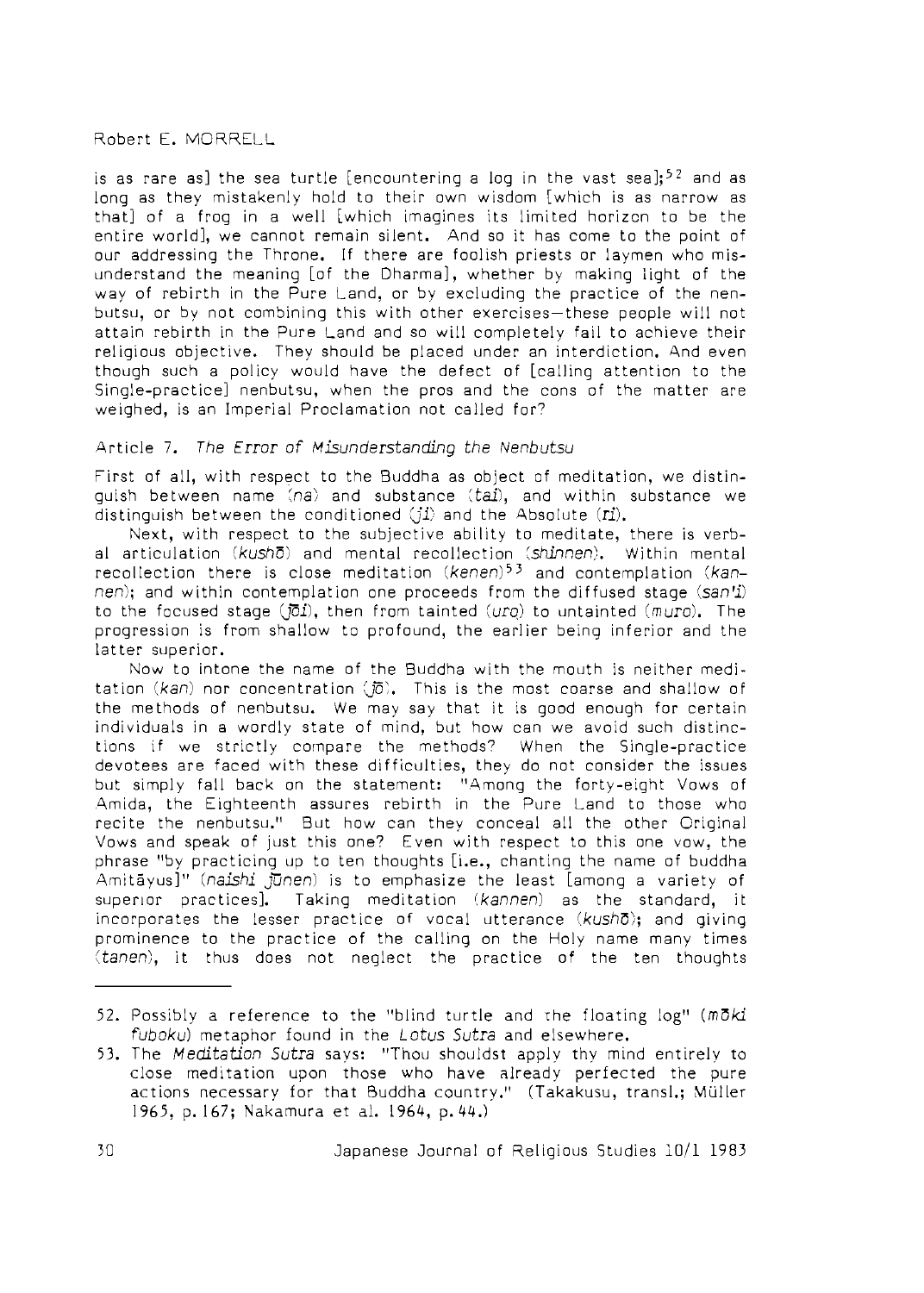$(men)$  [i.e., the ten invocations of the name of the Buddha Amitavus].<sup>54</sup>

This exemplifies the depth of the Great Compassion, the great power of the Buddha. To lead people easily and to effect their easy rebirth [in the Pure Land] there is meditation and also the many-practice calling (tanen). Thus in the *Meditation Sutra* [Amida] says: "...being harassed by pains, he cannot think of the Buddha... [so he should] at least utter the name, 'Buddha Amita yus.'" $55$  Already, apart from the word for "uttering the Name" *(shomyo)* there is the word for "thinking on the Buddha *(nenbutsu).* We know that to *think* on the Buddha is mental recollection (shinnen), contemplation *(kannen*: cf., first paragraph of Article 7). Among what is superior and what is inferior, why should the Original Vow of the Tathagata set aside the superior and adopt the inferior? And how could priest Shan-tao, on first arousing the desire *[for enlightenment (hosshin*)] and seeing a representation of the Pure Land, state: "Certainly only by this method of meditation (kanmon) can we transcend birth-and-death!" And presently he entered upon that path and could attain *samadhi,* Certainly we know that the personal practices of this monk included the Sixteen M editations [described in the *M editation* Sutra] *(Juroku sdkan).* The word nenbutsu comprises "seeing" (kan) as welt as speaking *(ku).* Were this not so would Shan-tao have written a commentary<sup>56</sup> on the *Meditation Sutra* and developed a method for meditation? In both the original sutra and the treatise, why should the character for "meditation" (kan) be used in the title? In his explication of the *Meditation Sutra*, Shan-tao states that if one simply employs the Buddha's *name*,this is an expedient device *(hQben)* to lure a person of small spiritual potential. These are the two sides to the words of this master's explanation: compassion-wisdom *[Jihi chie) [* the absolute whose comprehension defines the Bodhisattva] and [the provisional truth of] helpful aids (zenqyō=hōben) are not identical. Would those who are the pillars of this religious community impute error to their founder?

Although Shan-tao emphasizes verba! utterance *(kusho),* he gives the name Single-practice *[senju)* to genuine neditation on the Buddha which is accoompanied by the Three States of Mind *(sanshin)<sup>57</sup>* and which is not lacking in the Four Practices (shishu)<sup>58</sup> But if sen ("single, sole, special")

57. Sincerity, profundity, and aspiration, according to the *M editation Sutra* but a parallel triad is also described in the *Larger Pure Land Sutra,* See Matsunaga 1976, p. 98, p. 319 (note 101).

<sup>5^.</sup> In addition to being included in the 18th vow, the expression *Junen* ("ten thoughts/invocations") is found in the description of the sixteenth, and lowest, of the classes of meditation described in the *Meditation Sutra* (Müller 1965, pp. 198-199; Nakamura et al. 1964, p. 71).

<sup>55.</sup> Sources as above, note 54. The sutra continues: "Let him do so serenely w ith his voice uninterrupted; let him be (continually) thinking of Buddha until he has completed ten times the thought..."

<sup>56.</sup> The *Kuan-ching-su (Kangyosho,* T . 1753), one of the most influential works on Hönen's thought (see Coates and Ishizuka 1925).

<sup>58.</sup> Four rules for the practice of the nenbutsu set forth in Shan-tao's  $\overline{0}$  *joraisange* (cf., note 26, p. 23). See Coates and Ishizuka 1925, p. 410.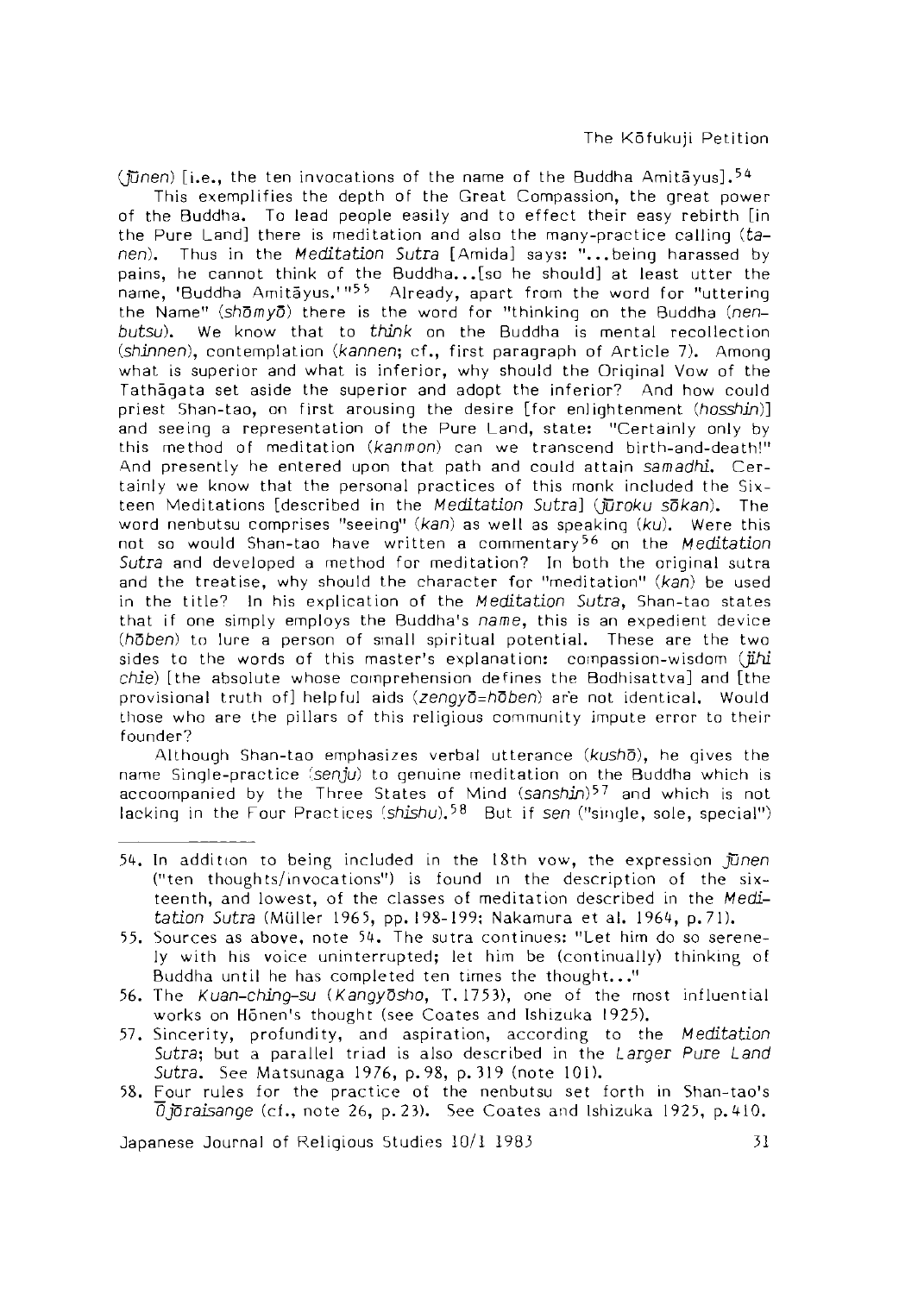is merely taken to mean the abandonment of other practices, and if *ju* ("practice") merely means moving the mouth and hands, then what we ought to say is that [Single-practice] is a "singularity about which there is nothing special *(fusen no sen nari)* and practice which is no practice at all *{hishu no shu* nari)." And if its follow ers act with the idea of attaining assured rebirth in the Pure Land using this adulterated method *(koke zddoku)* [combining good and bad elements], then how could the sect of Shantao be for the superior devotees of Amida? It is fair to say that when these [Special-practice] people speak of the Pure Land, and nenbutsu, the causality of karma, or rebirth in the Pure Land, it is difficult to fathom the relative depth of the rivers and lakes [of their arguments], and easy to confuse what is far from what is near in the m atter of practice.

If we do not study the nature and characteristics of the various sects, how will we come to know the truth of their methods? In this respect our own Hoss5 Mahayana sect originated from the heart of Blessed S'akyamuni and Maitreya (Jison) and is minutely codified in the scriptures comprised of the basic sutras and the basic commentaries *{honkyo honron).^9* In India the Philosopher of a Thousand Parts [Vasubandhu]<sup>60</sup> and the Ten Great Bodhisattvas<sup>61</sup> both advocated and opposed commitment to either the phenomenal or the Void [in order to maintain the Middle Way between extremes]. Then also, quite early, Priest Hsuan-tsang [Genjo, 600-664] and the Lord of the Hundred Commentaries [K'uei-chi (Kiki, 632-82); also known as Tz'd-en] carried on the tradition without error. Now although the Pure Land devotees have the explanations of Tao-cho and Shan-tao, we [in the Hosso sect] do not place our reliance on them. But they too were men of accomplishment in *samadhi;* and would they have contradicted the words of He-Who-will-be-Buddha-in-His-Next-Life *{Issho fusho)* [i.e., Maitreya, founder of Hosso]? Seek for mutual harmonization and do not delight in wanton opposition.

# Article 8. *The Error of Vilifying the Followers of Sakyamuni*

The Single-practice followers say: "The games of Go  $(ik\mathbf{i})$  and parcheesi *(sugoroku)* do not violate the Single-practice; neither are the relations between women and priests *(nyobon)* nor the eating of meat hindrances to rebirth in the Pure Land.<sup>62</sup> Practicing the discipline in this Latter World

- 59. The "Completion of Mere Ideation" (Joyuishikiron, T. 1585) lists six sutras and eleven commentaries considered canonical by the sect.
- 60. *Senbu no Ronshi.* The thousand items were thought to have been 500 which Vasubandhu (Seshin) wrote as a Hinayanist and 500 which he wrote as a Mahayanist.
- 6 1 . Ten philosophers *(ronshi)* enumerated in the "Thir / Verse Treatise on Mere Ideation" ( *Yuishiki sanjuju,* T. J 586); DharmapaJa, etc.
- 62. 3ien makes a similar complaint in the *Gukansho* (1219): "The nenbutsu priests went so far as to make such promises as these: 'If you become a practitioner of this teaching, Amitabha Buddha will not consider you the least bit sinful, even if you lust after women and eat fish or fowl..." (Brown and Ishida 1979, p. 171).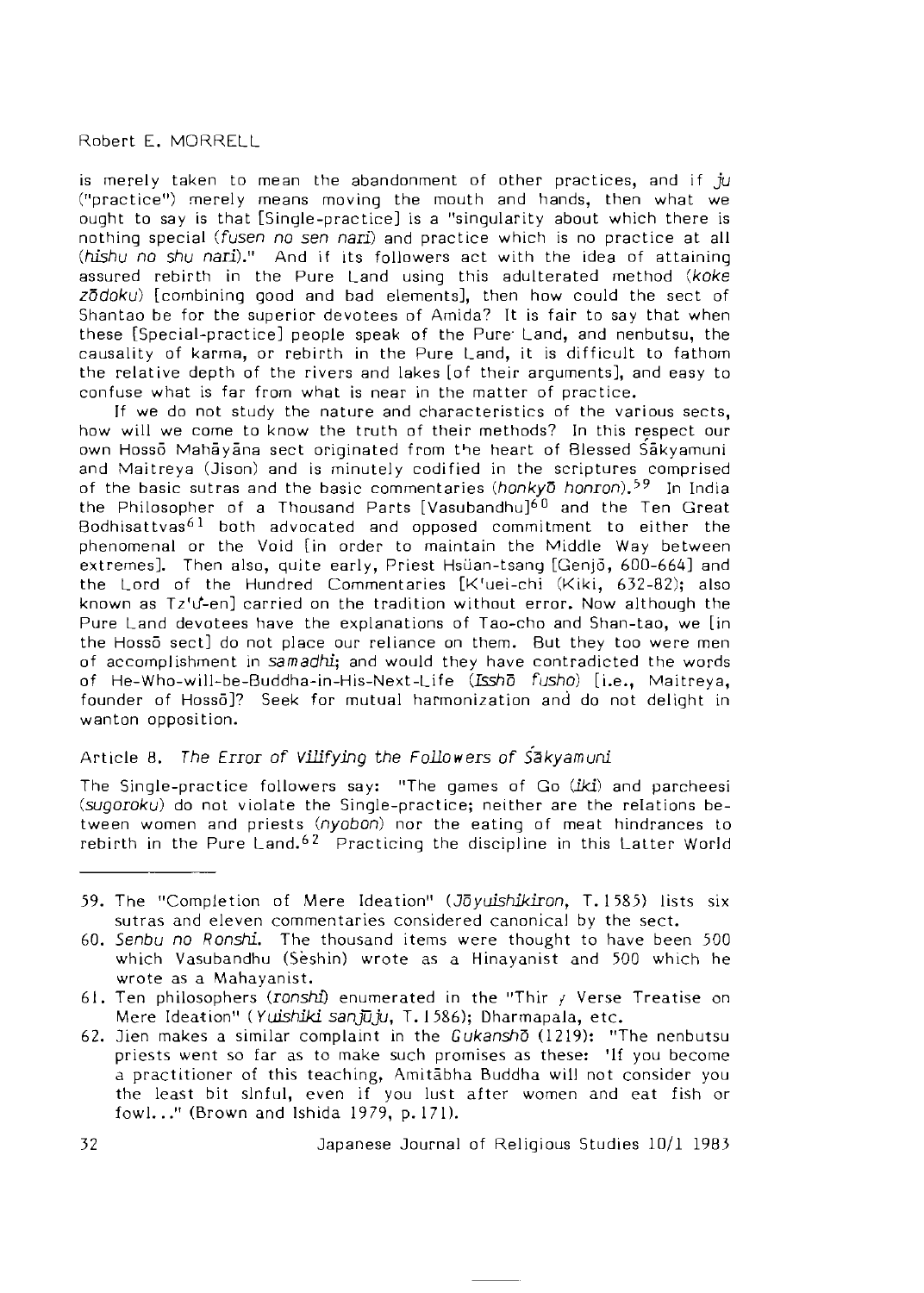is as rare as having a tiger in the marketplace. $63$  And it is a fearful mistake. A person who fears wickedness and has scruples about committing evil is one who does not place his reliance on the Buddha."

Because this kind of rough talk *(sogon)* spreads throughout the land and captures people's thoughts, it is an enemy of the Dharma. It is essential that the teaching of rebirth in Paradise promote the practice of the discipline, the kannic cause for rebirth in the Pure Land. If you ask why this is so, I reply that were there no requiations, then it would be impossible to maintain the Six Roots of Merit; and when one permits the doors of the senses Ito remain open] at will, then the Three Poisons [illusion, envy, anger] easily arise. When one entangles oneself in the conditions for illusion, then the window for meditating on the Buddha (nenbutsu) is not serene; and when one muddies the heart with envy and anger, the waters of the Jeweled Lakes *(hochi)6 ^* cannot be clear. Is not the experience of these good karmic states the Pure Land itself? Accordingly, we intently employ the practices of the discipline as the karmic cause for rebirth in the Pure Land. The writings which set forth the teaching are as [ have stated above. It is known to everyone that priests in this Latter Age fail to observe the regulations and violate them. Within the Single-practice  $[community]$  are those who do observe the regulations.<sup>65</sup> Their behavior is certainly not what we lament here. Although they may not observe the regulations strictly, and although they may not follow the procedures as explained traditionally, they do have a sense of respect for them, and they lament over the laxity of the times. But in addition to living a life of repentance *(zange*; cf., sange, p. 14) they make a point of breaking the regulations and so accommodate the Way to the vulgar mind. Nothina is worse than this to cause the extinction of the Buddha's Law. The movement is popular in the capital and in nearby provinces; and it is said that as far [north] as Hokuriku and the various provinces along the Eastern Sea (Tokai) and other circuits, monks and nuns of the Single-practice movement successfully propagate these notions. Except by Imperial Edict, how can they be restrained? The purpose of this request is entirely concerned with these matters!

## Article 9. *The Error of Bringing Disorder to the Nation*

The Buddha's Law and the Imperial Law are as body and mind: each should see to their mutual well-being, and then the welfare of the state will be assured. In these times the Pure Land movement has begun to arise and the activities of the Single-practice to flourish. But can we also say that these are times when the Imperial Power has been restored7 Moreover, the

<sup>63.</sup> Metaphor appearing in the *Mappo tdm ydki* (Rhodes 1980, p. 92).

<sup>64.</sup> Part of the description of the Pure and as found in the *A mida Sutra.* See Müller 1965, pp. 93-94; Nakamura et al. 1964, p. 90.

<sup>65.</sup> Possibly a reference to Honen, whom Jokei sees as upright, but misguided (cf., Article 4).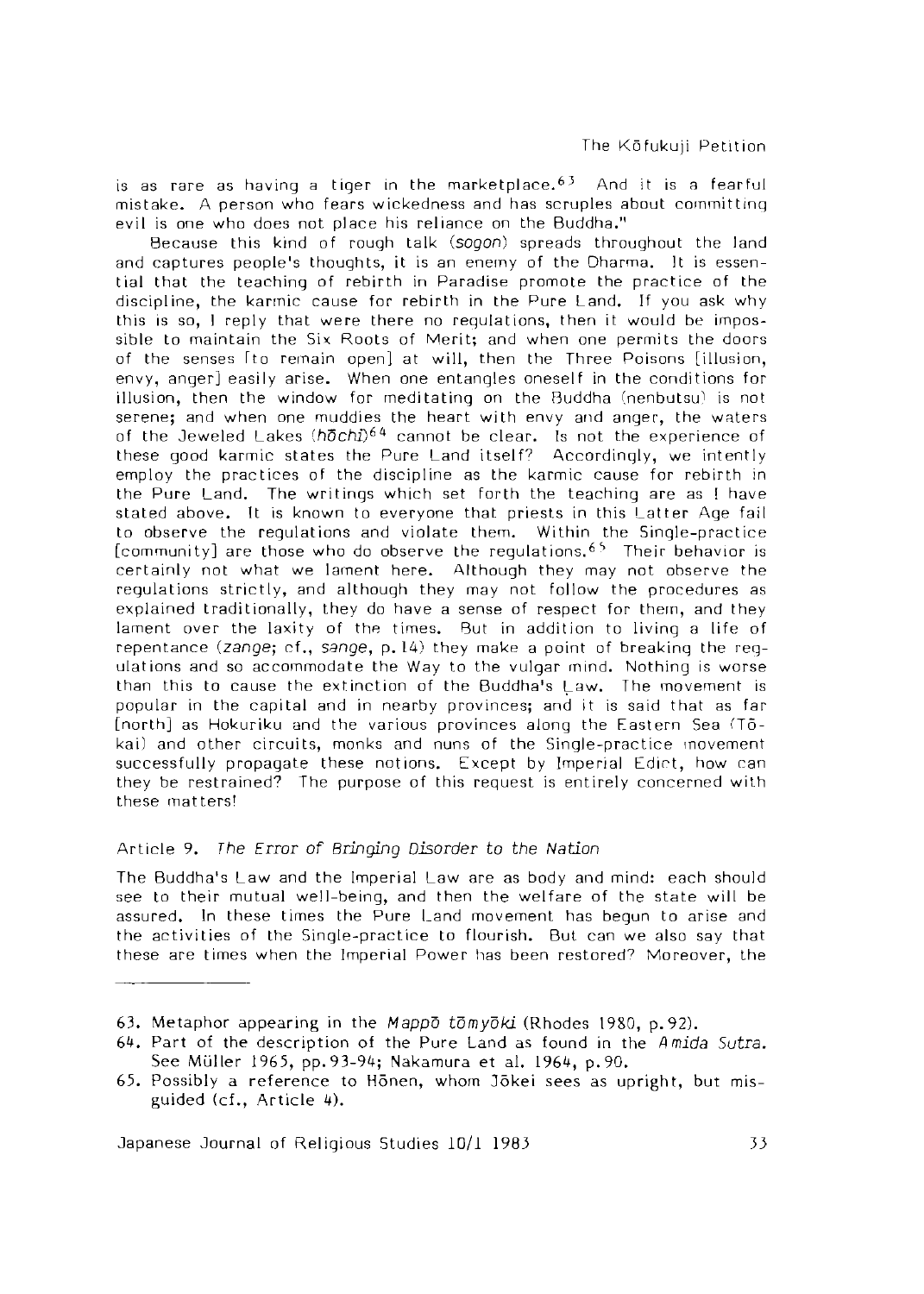three Teachhings [Morality, Wisdom, Meditation] are about to be abandoned and the Eight Sects are declining. Time and again how the government of society is in disarray!

What we wish is that the Nenbutsu and the other sects would be [as compatable as] water and milk; and that the Buddha's Law and the Imperial Law would forever harmonize heaven and earth. But although the various [traditional] sects all believe in meditation on the Buddha [nenbutsu] and harbor no ill designs against that movement, the Single-practice people deeply despise the other sects and will not share the same seat with them. They carry their conduct to this extreme, being as difficult to accommodate as fire and water. If matters were to be as the Single-practice people intend, then all other Buddhist activities in the world [literally, "under heaven and within the seas"] would be suspended. The only reason that high and low all have not yet taken refuge in this doc trine and the life of the Dharma has not yet become obliterated is not for want of outside circumstances. It is because your august sense of purpose is not easily swayed due to the clarity of your understanding. Having arrived at these Latter Days, if the Single-practice people get the opportunity, then the attitude of the government w ill be to see the other sects as so much rubbish. And even if it did not come to the point of their actually being banned, the Eight Sects would truly be as if they did not exist! Perhaps we should call to mind King Pusyamitra's<sup>66</sup> great destruction of monasteries, or the Hui-Ch'ang Emperor's<sup>67</sup> eradication of priests and nuns, which was caused by the advice *of* foolish ministers and the jealousy of the Taoist clergy.

As for the causes and conditions for the extinction of the Law, we cannot tell what the future will bring. With such considerations in mind, we send up this memorial that your Majesty may take action. If an admonition is not forthcoming at this time, then how w ill the perplexities of the future be resolved? Buddhism, alas, has had its problems since antiquity; but this common appeal by all the Eight Sects is unprecedented. We respectfully look up to your sage judgment to decide on the relative merits of the case. What we hope and ask for is that Your Imperial Decree will make known your wishes throughout the Seven Circuits and all the provinces calling for the correction of the doctrine of the "Single-practice Calling on the Name of the Buddha" as advocated by Genku. The wish of the community of the World Honored One is that the waters of the Dharma gradually harmonize with the waves of the Sea of Emptiness,<sup>68</sup> and tha!

- 66. Hotsushamitsu-o. In 184 B.C. Pusyamitra overthrew the Mauryan dynasty, whose outstanding representative had been the Buddhist King Asoka (ca. 273-232 B.C.). Pusyamitra favored the Brahmans and Buddhist historians tell us of his severe persecutions (Eliot 1954, pp. 68-69).
- 67. That is, Emperor Wu-tsung, who in Hui-chang 5 (845) initiated the great persecution in China witnessed by Ennin (Ch'en 1964, pp. 226-233).
- <sup>68</sup>. *Shunkai.* A rather unusual compound, but this is perhaps the most the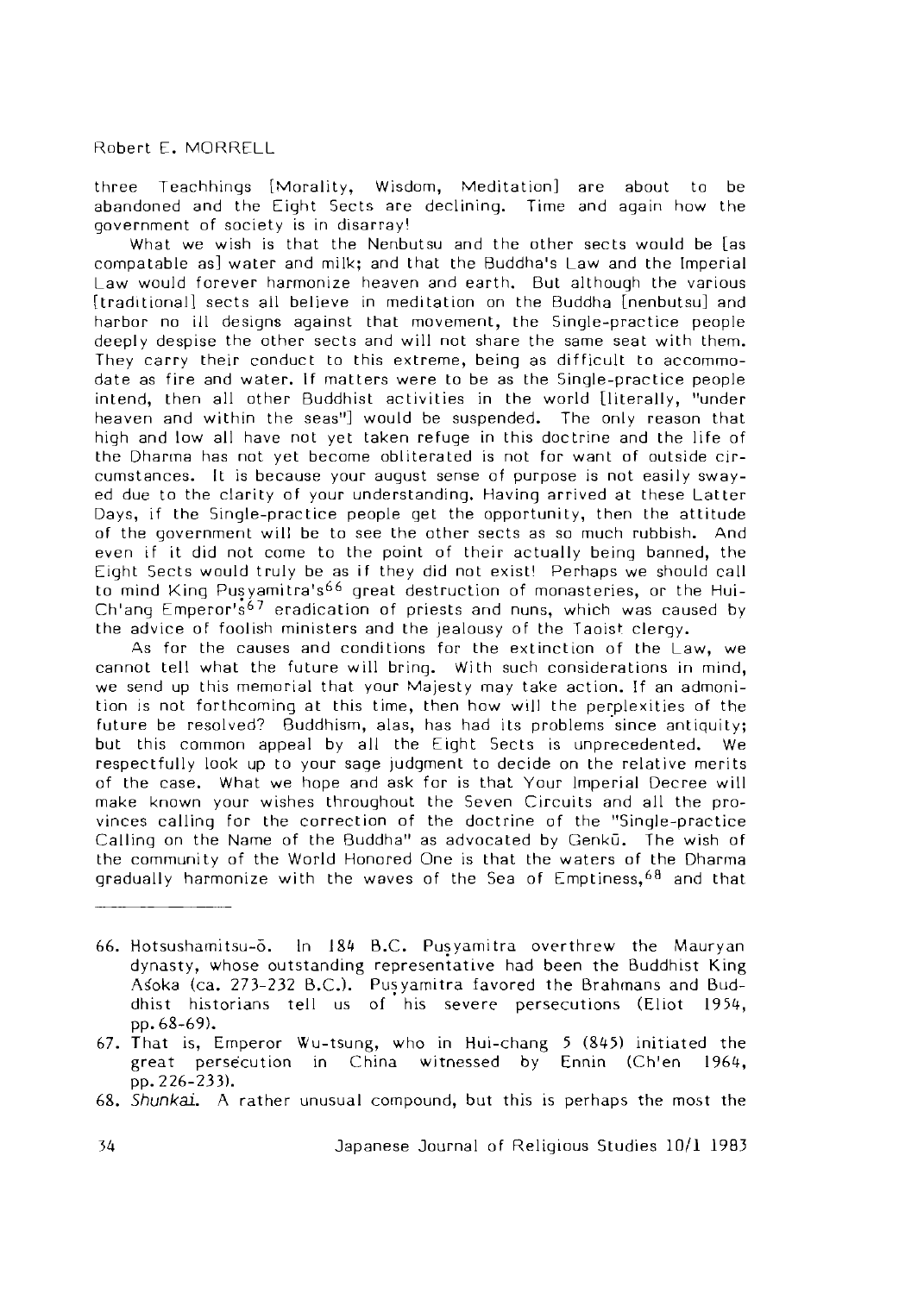the subjugating power of the Kings of Wisdom  $(My\bar{o}-\bar{o})^{69}$  may forever clear away the clouds of evil in the winds of the High Mountain (Yao).<sup>70</sup>

## This sincere statement presented to the court with awe and respect

## Summary

#### *Submitted to A ccompany the P etition*

The aforementioned Genku is biased toward a single religious method and completely rejects the Eight Sects. Since it is the purpose of the Tenma [the Evil One] to obstruct the Buddhas and the Gods, all of the [eight] sects are of the same mind in desiring that this matter be handled by Im perial Decree.

Genku has already proferred a letter of apology  $(ta\bar{y})$ ,<sup>71</sup> but since this was not sufficient to quell the annoyance, an order of prohibition was issued from the Retired Emperor [Go-Toba]. But the agitation of Genkū's followers was such that it increased their visibility all the more. In particu la r, a fte r he had taken up his brush to w rite his pledge *{kishQ;* see p . 18) on the day when the monks of Mount Hiei sent a messenger with additional queries, his disciples told his lay followers: "The Shonin's words are all two-sided and don't go to the heart of the matter. Don't be influenced by what you hear from outsiders!" And statements to that effect. Afterwards there was no change at all in the cleverness of his heretical views. Will the apology this time be the same as the one before? But if one reports falsely to the Emperor, his crime is all the more grievous. Whatever the august wishes of your Majesty might be, how could your loyal subjects not obey?

plausible interpretation. The character *shun* 蜀 is that used to transliterate the *Sun* of *Sunyata*, "Emptiness, the Void." Had Jokei used the character which usually *translates* the term (i.e.,  $k\bar{u} \nsubseteq$ ), his metaphor would have forced him to employ the compound used to **identify** the great Shingon leader, Kukai; and his audience would not likely have taken the two characters as meaning literally, "Sea of Emptiness."

- 69. Myō-ō, the manifestation of Mahavairocana who disperses evil. Probably an oblique reference to the Japanese monarch who is being asked to disperse the "evil" of the Single-practice movement.
- 70. Jokei rounds off his Petition with some rather convoluted historical and theoretical allusions. Morohashi (III, p. 214) lists some nine mountains called Yao, but we cannot say to which, if any, Jōkei is referring. But it cannot be coincidence that Yao and Shun, the names of  $J\bar{o}$ kei's mountain and river, are also the names of the great legendary rulers of China known for their virtue.
- 71. Honen's submission of any letter of apology (taid) prior to the Petition is not corroborated elsewhere (Tanaka 1971, p. 42). It is clear from what follows in the Summary that Jokei is not confusing this with the 1204 Pledge *(kishomon)* sent to the Tendai abbot (see p. 18).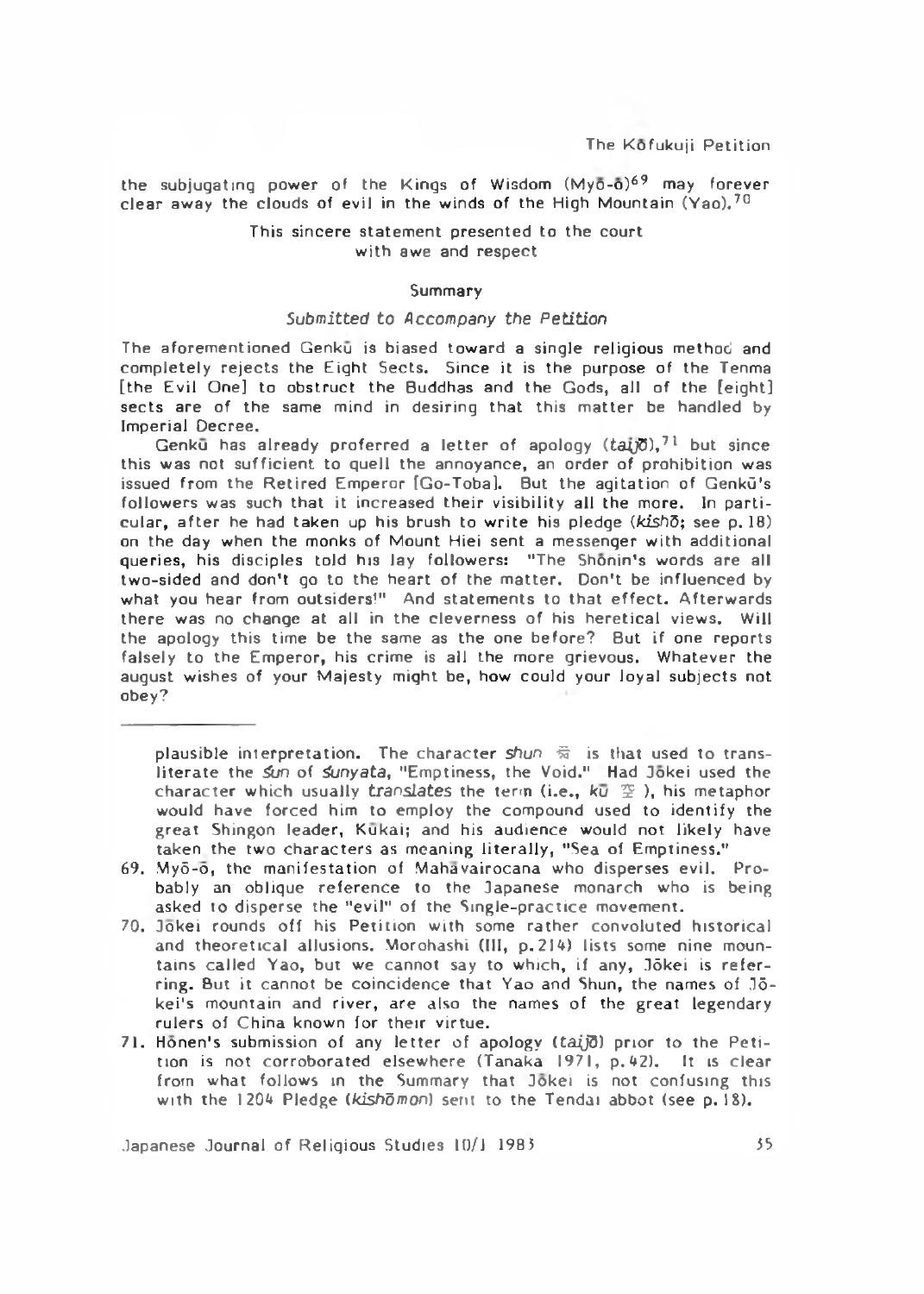So what we desire and request is that by virtue of your gracious compassion you will quickly send out an Imperial Proclamation throughout the Seven Circuits and all the provinces to stop the excesses of the Exclusive Single-practice *(IkkO senju)*; and that you will put a stop to the transgressions that may be performed by Genku and his disciples, and to the heretical tendencies which they have long had to violate the [Buddha's] Law. And we hope that they may come to the true way of the nenbutsu. Accordingly, we have submitted the above.

The  $[...]$  day in the tenth month of Genkyū 2  $[1205]$ 

#### Glossary

*A midakyd* Gedatsubo 解脫病 Genkū 原空 Jōkei 自慶 Kaijusenji 海住山寺 KanmuryDjukyD 银黑墨西好 *K a n jin 'i sh^JOenmyGno koto* 観心禹渴澤円明争 Kanjin kakumusho 旭心覚夢沙 **kannen** 但念 Kasagidera 笠證今 *Kasuga Daim y^jin hotsuganmon* 3 太明神発睇艾 *KOfuki^ji* S5J0 ® 福弓要状

Mappo tomyoki 末法增明記  $M$ uryōjukyō 里是再終 *R is h u b u n* 理埋文 *Senjaku [hongan nenbutsu] shu* 選択丨本願念仏*% senju nenbutsu* 考修念仏 *Sesshu fusha mandara* 摂取不株®陀雄 Shan-tao 砉再 Shichika<sup>7</sup> kishomon 七箇条起請文 Shinzei 信西 shōmyō 桶名 Shugyō Yōshō 修行要抄 *shunkai* 舜海 Yao @

#### References

| BANDO Shojun 坂東性純 |                                                             |  |
|-------------------|-------------------------------------------------------------|--|
| 1974              | Myde's criticism of Honen's doctrine. The Eastern Buddhist, |  |
|                   | New Series 7/1:37-54.                                       |  |
|                   |                                                             |  |

**BROWN, Delmer M. and ISHIDA Ichiro** 

1979 The future and the past: A translation and study of the  $G$ ukansho, an interpretative history of Japan written in 1219. Berkeley: University of California Press.

CH'EN, Kenneth

- 1964 Buddhism in China: A historical survey, Princeton: Princeton University Press.
- 36 Japanese Journal o f R eligious Studies 10/1 1983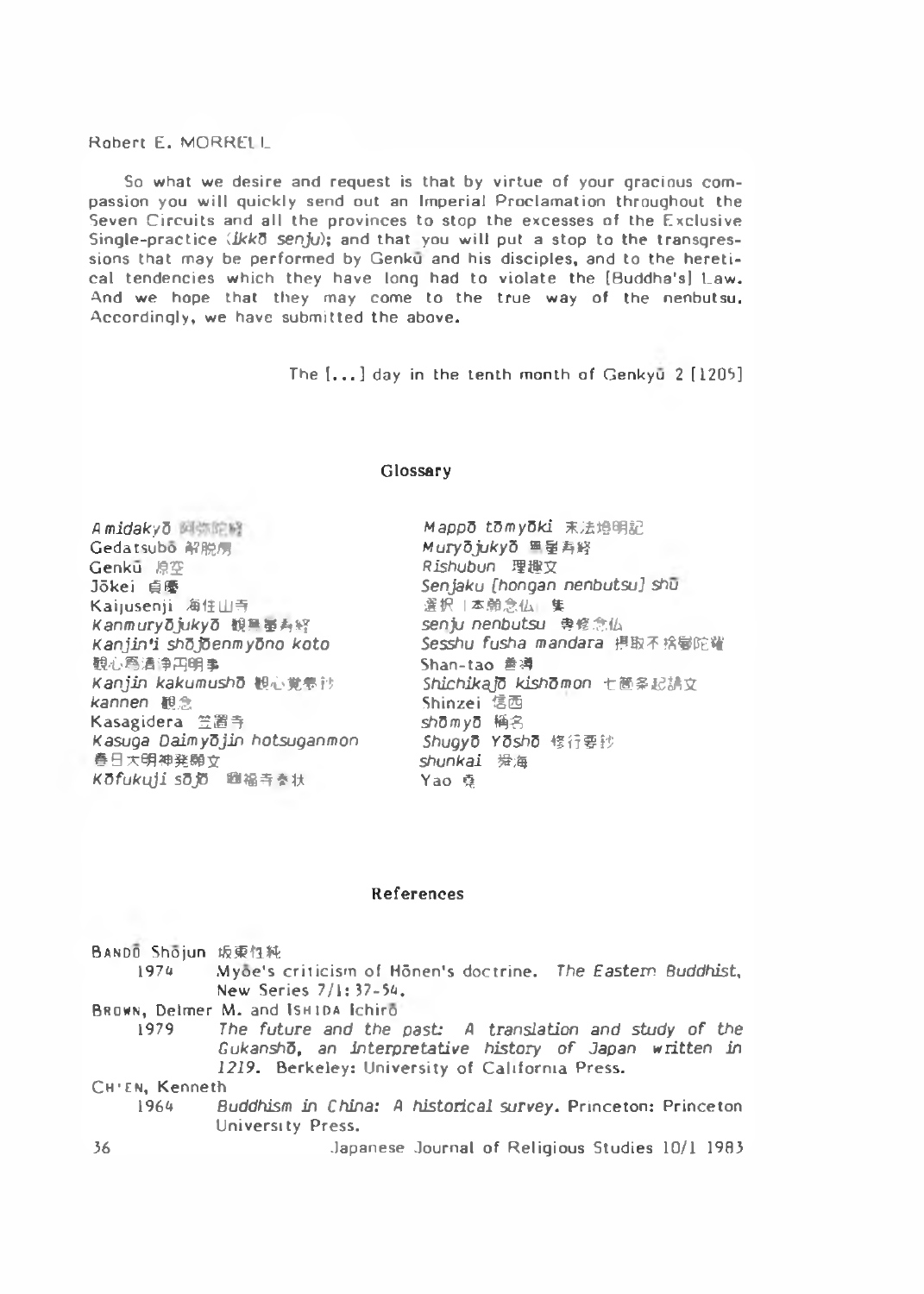COATES, Harper Havelock, and ISHIZUKA Ryugaku 1925 Honen the Buddhist saint. Kvoto: The Chionin. CONZE, Edward The Prajhaparamita literature. The Hague: 'S-Gravenhage. COLLCUTT, Martin<br>1981 Five mountains: 1981 *Five mountains: The Rinzai Zen monastic in tsitu tio n* in *medieval Japan.* Cambridge: Harvard University Press. De Visser, M.W.<br>1935 An 1935 *Ancient Buddhism in Japan: Sutras and ceremonies in use in the seventh and eighth centuries* A.D. and their history in later times. Leiden: E.J. Brill.  $ELI01$ , Charles Hinduism and Buddhism: An historical sketch. Vol. II. London: Routledge & Kegan Paul. Reprint of 1921 edition. FONTEIN, Jan 1967 The prilgrimage of Sudhand: A study of Gandalvyuha illustrations in China, Japan and Java. The Hague: Mouton & Co. Hurvitz, Leon 1976 Scripture of the lotus blossom of the fine dharma. New York: Columbia University Press. KAGEYAMA Haruki HLI喜樹 1965 Shinto no bijutsu 神道の美術 [Shinto art]. Tokyo: Hanawa Shobo.  $K$  **ITAGAWA** Hiroshi and Bruce T. TSUCHIDA, transl. 1975 The tale of the Heike (Heike monogatari). Tokyo: University of Tokyo Press. K IYOTA Minoru, ed. 1978 *MahSySna Buddhist meditation: Theory and practice.* Honolulu: The University Press of Hawaii. *Kokka Taikei* Kochu kokka taikei 校註国歌大系 [Annotated compendium of Japanese songs and poetry]. Vols. 5, 6. Tokyo: Kodansha. Reprint of 1927-31 edition. MATSUNAGA, Alicia<br>1969 - The The Buddhist philosophy of assimilation: The historical *development of the honji-suijaku theory*. Tokyo: Sophia University. MORRELL, Robert E. 1973 M uju Ichien's S hinto-B uddhist syncretism : *ShasekishG* Book 1. Monumenta Nipponica 28/4:447-488. 1982 Passage to India denied: Zeami's *Kasuga Ryūjin. Monumenta Nipponica* 37/2: 179-200. MULLER, F. Max, ed. 1965 *Buddhist MahaySna Texts.* Delhi: M o tila l Banarsidass. Reprint of the 1894 edition, Oxford University Press. **NAGAZUMI Yasuaki 永積安明 and SHIMADA Isao 島田勇雄 , eds.** 1961 **Hogen monogatari: Heiji monogatari** 保元物語 亚治物語 **Nihon koten bungaku taikei 日本古典文学大系 【Compendium** of classical Japanese literature], Vol. 31. Tokyo: Iwanami Shoten. Japanese Journal of Religious Studies 10/1 1983